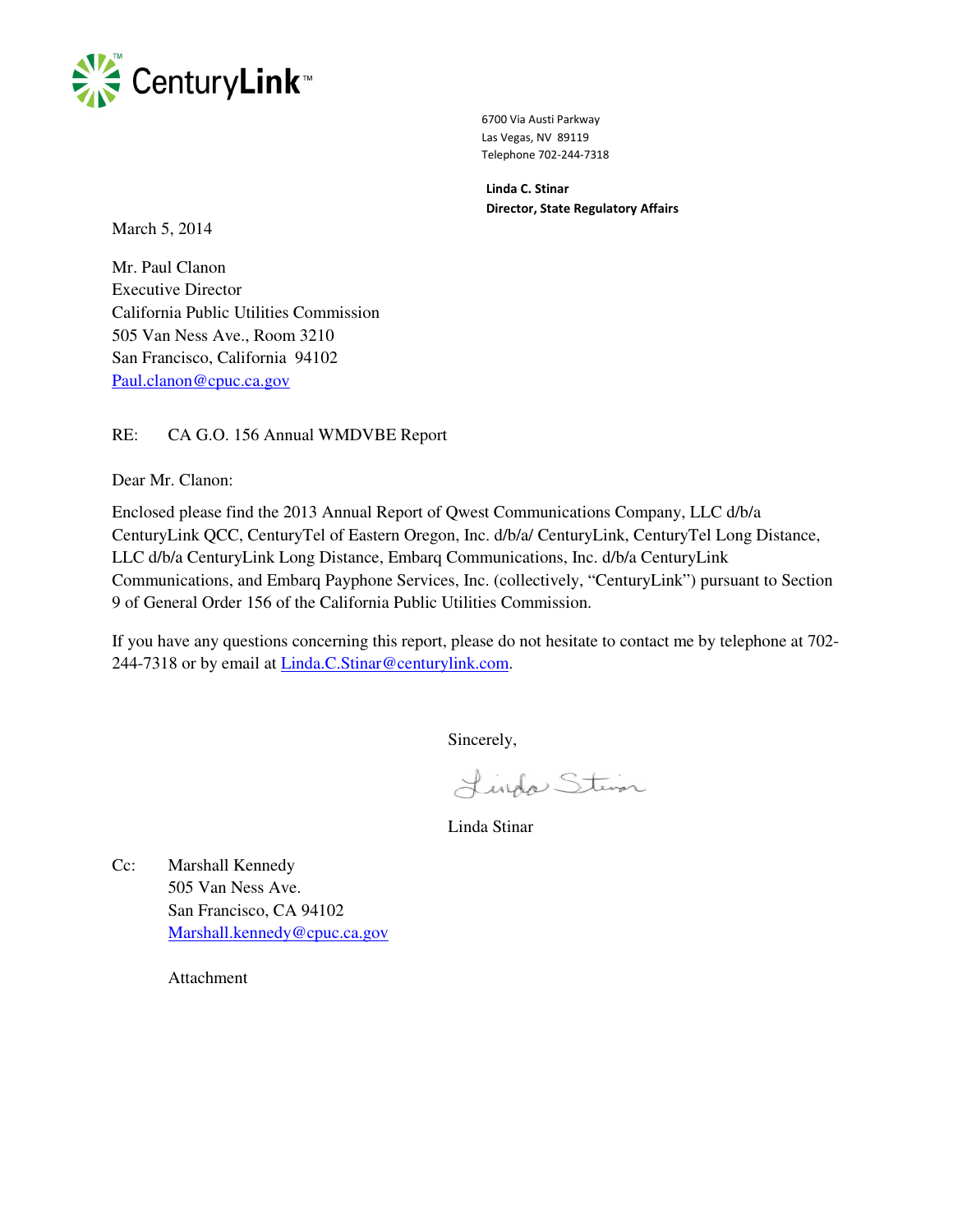# **WMDVBE CALIFORNIA ANNUAL REPORT/ANNUAL PLAN TABLE OF CONTENTS**

Description Page

No.

#### **2013 ANNUAL REPORT**

|       | 9.1.1 Description of WMDVBE Program Activities - Internal and External                                     | $\overline{2}$ |
|-------|------------------------------------------------------------------------------------------------------------|----------------|
| 9.1.2 | Summary of WMDVBE Purchases and/or Contracts, with Breakdowns<br>Ethnicity, Product and Service Categories | 8              |
|       | 9.1.3 WMDVBE Program Expenses                                                                              | 13             |
|       | 9.1.4 Description of Progress in Meeting or Exceeding Set Goals                                            | 14             |
| 9.1.5 | Summary of Utilization of WMDVBE Subcontractors                                                            | 15             |
|       | 9.1.6 A list of WMDVBE Complaints and Current Status                                                       | 16             |
|       | 9.1.7 Elimination of Excluded Categories                                                                   | 17             |
|       | 9.1.8 Description of Efforts to recruit WMDVBE Suppliers in Low Utilization Categories                     | 18             |
|       | 9.1.9 Support for Excluded Categories Included with 9.1.7                                                  | 20             |
|       | 10.1.1 Short-term, Mid-Term and Long-Term Goals                                                            | 21             |
|       | 10.1.2 Description of WMDVBE Planned Program Activities - Internal and External                            | 22             |
|       | 10.1.3 Plans for Recruiting WMDVBE Suppliers in Low Utilization Areas                                      | 23             |
|       | 10.1.5 Plans for Subcontracting                                                                            | 24             |
|       | 10.1.6 Plans for Complying with WMDVBE Program Guidelines                                                  | 25             |

### **ATTACHMENTS**

**A.** Supplier Diversity Program Document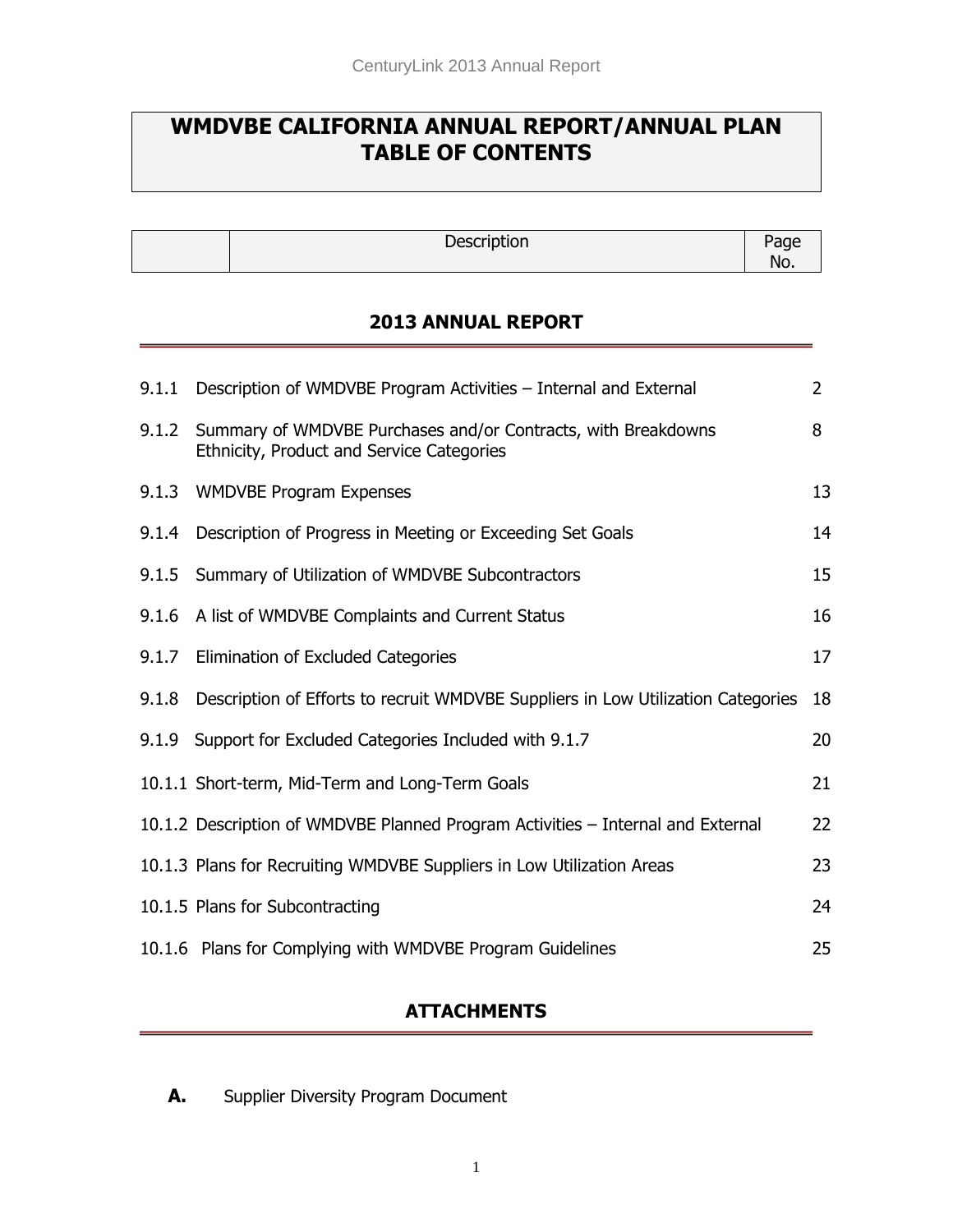### **2013 ANNUAL REPORT**

#### Section 9.1.1

#### **INTERNAL MINORITY, WOMEN and DISABLED VETERAN BUSINESS ENTERPRISES ("MWDVBE") PROGRAM ACTIVITIES<sup>1</sup>**

#### **A. Introduction**

CenturyLink's Supply Chain organization values all supplier contributions and recognizes their individual importance. Minority, Women and Disabled Veteran Business Enterprises ("MWDVBE") are a vital part of the CenturyLink's supplier base and are integral to customer satisfaction. CenturyLink has active participation of its senior officers, management, and business units to deliver its MWDVBE programs, and is very committed to supplier diversity.

CenturyLink is proud of its 2013 MWDVBE results. At the corporate level, CenturyLink spent over 13% of its total discretionary spending with MWDVBE suppliers. Our spend with diverse vendors in CA represents 6.77%.

### **B. CenturyLink's Internal MWDVBE Program Activities**

1. As part of CenturyLink's Supply Chain Organization, CenturyLink maintains a dedicated Supplier Diversity team to implement and manage CenturyLink's MWDVBE Supply Chain program. CenturyLink's Supplier Diversity team focuses specifically on:

- Using MWDVBE firms in direct contracting;
- Encouraging primary contractors to use MWDVBEs as subcontractors;
- Assisting MWDVBEs in the formation of creative alliances that result in their doing business with CenturyLink.

To achieve these goals, and to assure continued opportunities and growth for MWDVBE suppliers, the Supplier Diversity team collaborates with CenturyLink's Supply Chain Organization's strategic sourcing managers, who oversee the daily management and

 $\overline{a}$ <sup>1</sup> CenturyLink uses the terminology "Minority, Women and Disabled Veteran Business Enterprises (MWDVBE)" when referring to its supplier diversity program.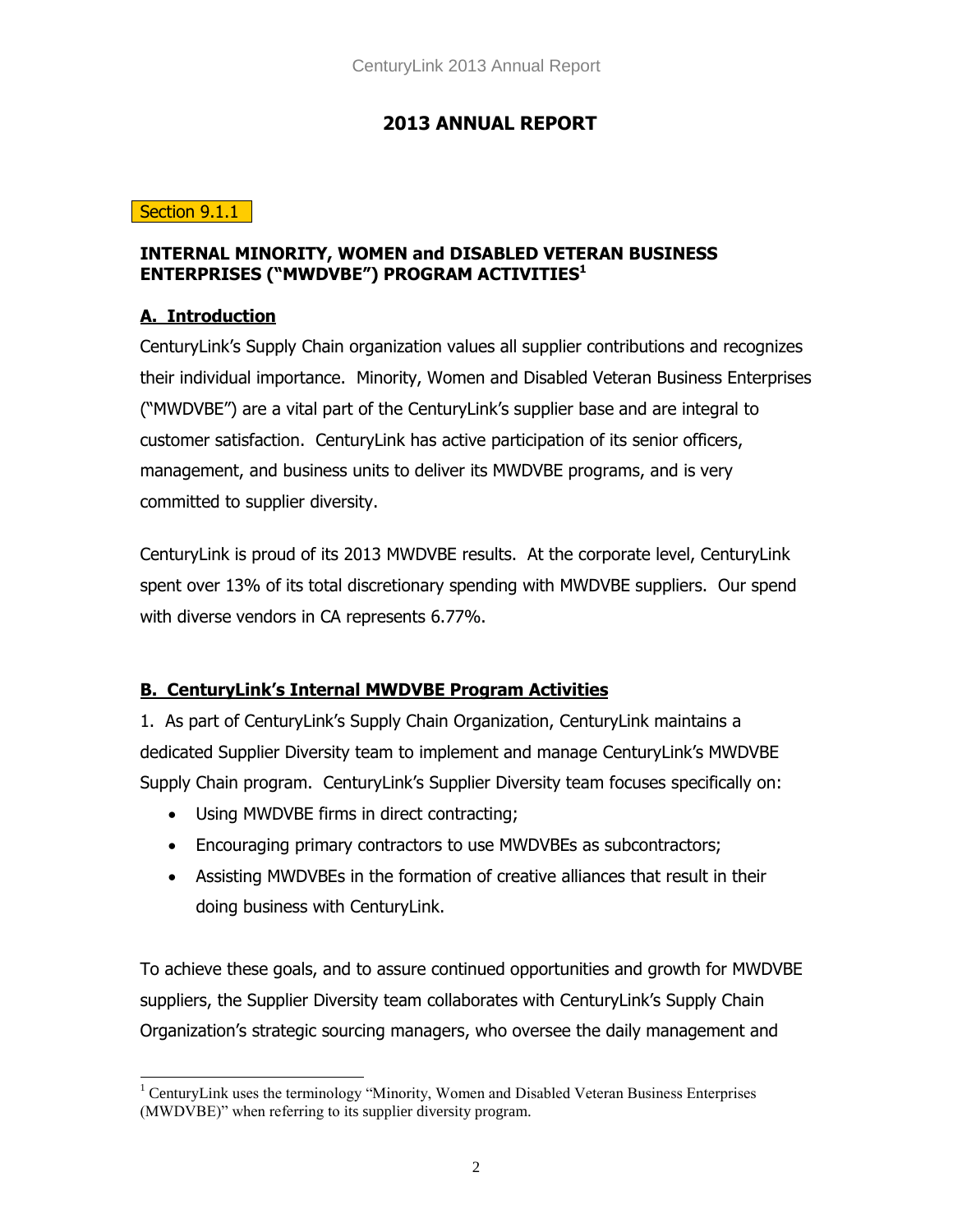#### CenturyLink 2013 Annual Report

strategic relationships with prime minority and non-minority suppliers. CenturyLink's Supplier Diversity team meets regularly with the strategic sourcing teams to provide assistance with any MWDVBE issues or questions; to assist with the Request for Proposal ("RFP") bidding processes; and to ensure that the strategic sourcing teams understand and incorporate CenturyLink's MWDVBE initiatives in contracts with CenturyLink. The Supplier Diversity team also works directly with managers in CenturyLink's business units to ensure personnel involved in Supply Chain decisions are trained in the use of MWDVBE suppliers.

Following are highlights of CenturyLink's internal MWDVBE program activities that are conducted by CenturyLink's Supplier Diversity team :

- Continued focus and communications of CenturyLink MWDVBE corporate policies and initiatives to ensure opportunities and utilization of MWDVBEs at CenturyLink.
- Tracking and reporting direct contracting and subcontracting spending with MWDVBE suppliers to CenturyLink leadership, CenturyLink Supply Chain Organization, and CenturyLink business units
- Maximizing opportunities and participation by MWDVBEs by providing information and introducing MWDVBE suppliers to CenturyLink's Supply Chain strategic sourcing teams.
- . Preparing compliance reports on the utilization and business development of MWDVBEs for many organizations including Public Utilities Commissions, State Governments, corporate customers, and community based organizations and special interest groups.
- Monitoring CenturyLink's prime contractors' quarterly MWDVBE subcontracting activity in support of CenturyLink's Supply Chain/Supplier Diversity subcontracting policy and Supply Chain requirements.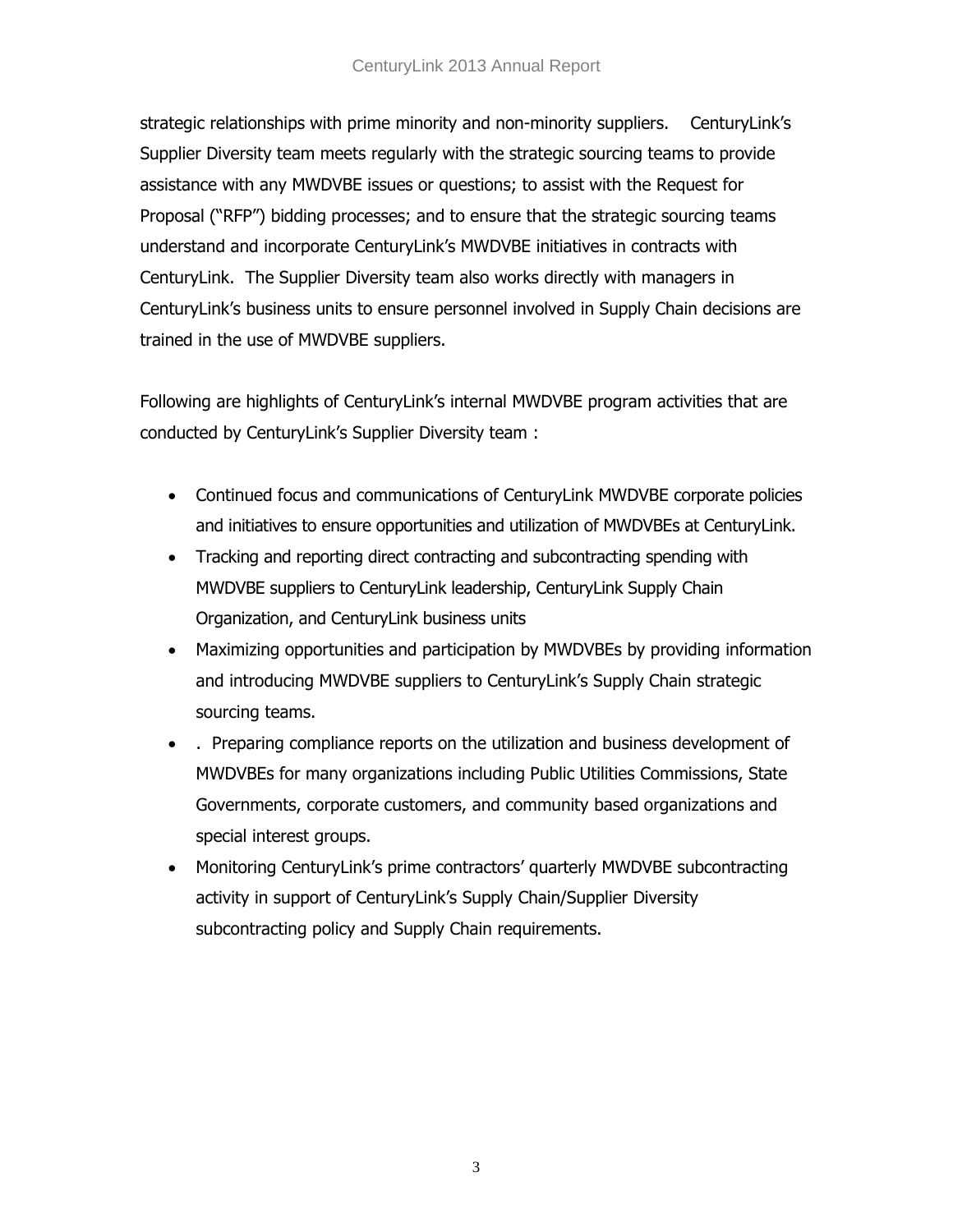### **2. Enhanced Capability to Identify and Track MWDVBE Supplier Data**

CenturyLink's Supplier Diversity team continued to contract with 3<sup>rd</sup> party supplier to provide detailed reporting on all CenturyLink suppliers with spends greater than \$1,000.

The  $3<sup>rd</sup>$  party supplier analyzes over 10,000 CenturyLink suppliers for MWDVBE, small business, and CPUC-certified classifications. Supplier also provides SIC commodity code classifications so that CenturyLink can access more detailed information of commodity spend. CenturyLink can also access database of more than 400,000 certified diverse businesses for potential inclusion in RFPs.

In addition, the Supplier Diversity team works with  $3<sup>rd</sup>$  party supplier to provide on-line reporting capabilities for all CenturyLink prime suppliers, with whom CenturyLink spends greater than \$1M annually, to report their MWDBVE subcontracting activities. Training on the on-line reporting tool was made available quarterly in 2013 to approximately 25 prime suppliers to allow them to report their 2013 MWDVBE utilization data in a centralized system. Prime/indirect suppliers are required to report their MWDVBE spend on a quarterly basis.<sup>2</sup> CenturyLink currently has 188 prime/indirect suppliers reporting via the on-line tool.

### **3. Supplier Diversity Training**

CenturyLink's Supplier Diversity team made presentations to various business unit managers during the 2013 year. The goals of the meetings were two-fold: first, to present MWDVBE use results, and second, to reiterate the corporate commitment to the supplier diversity initiative. Information was presented about awareness of and compliance with the California Public Utilities Commission ("CPUC") General Order 156 ("G.O. 156") CenturyLink's focus includes increasing use of existing CPUC-certified

<sup>&</sup>lt;sup>2</sup> CenturyLink has adopted the Technology Industry Group (TIG) standards for reporting MWDVBE spend by direct or prime suppliers.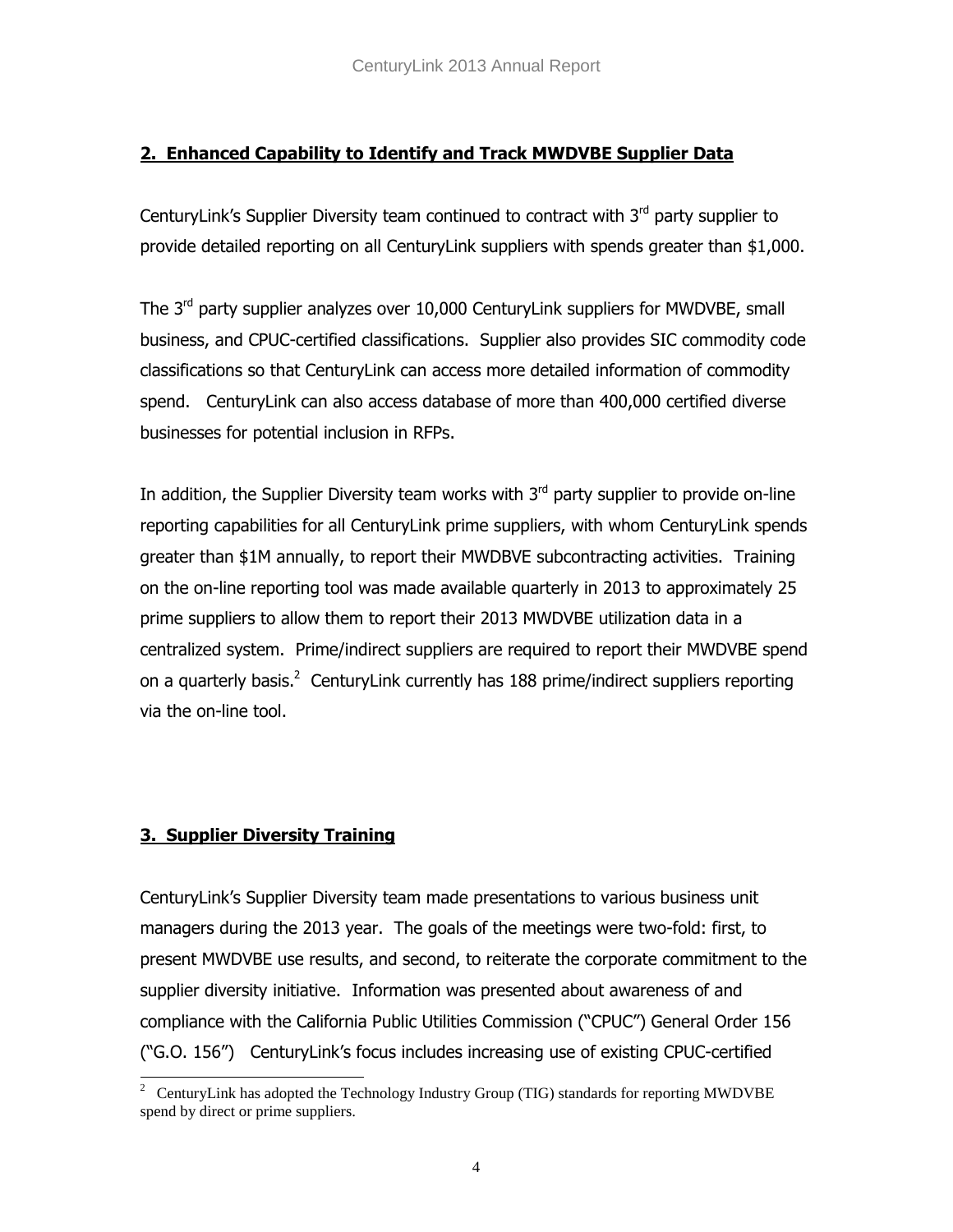#### CenturyLink 2013 Annual Report

suppliers at CenturyLink, and identifying existing suppliers that should be certified by the CA PUC due to business utilization in the state of California to ensure that they comply with obtaining certification. CenturyLink also emphasized the need to have CenturyLink's prime contractors utilize CPUC-certified suppliers and report on this utilization in the on-line reporting tool provided.

#### **4. CenturyLink Internal Resource Groups**

CenturyLink supports a number of diversity groups made up of CenturyLink employees who have a common interest in promoting the company's diversity philosophy. These internal resource groups have as a goal to participate in community outreach activities on behalf of CenturyLink, and often refer suppliers to CenturyLink. The Resource Groups include:

ABTP – Alliance for Black Telecommunications Professionals EAGLE – Employee Association for Gays and Lesbians PAAN – Resource group for Asian and Pacific Islander employees CenturyLink FRIENDS – Resource group supporting persons with disabilities CenturyLink Women – Resource group supporting women CenturyLink Veterans – Resource group supporting veterans SOMOS (Success-Oriented Members Offering Support) – Resource group supporting Hispanic employees Voice of Many Feathers – American Indian resource group

### **C. External MWDVBE Program Activities**

In 2013, CenturyLink maintained a very strong presence in the minority business community by taking part in presentations and actively participating on various boards of directors, at conferences and other minority-focused business events, and engaged in the following activities as part of its MWDVBE program:

NMSDC Regional Program Managers Seminar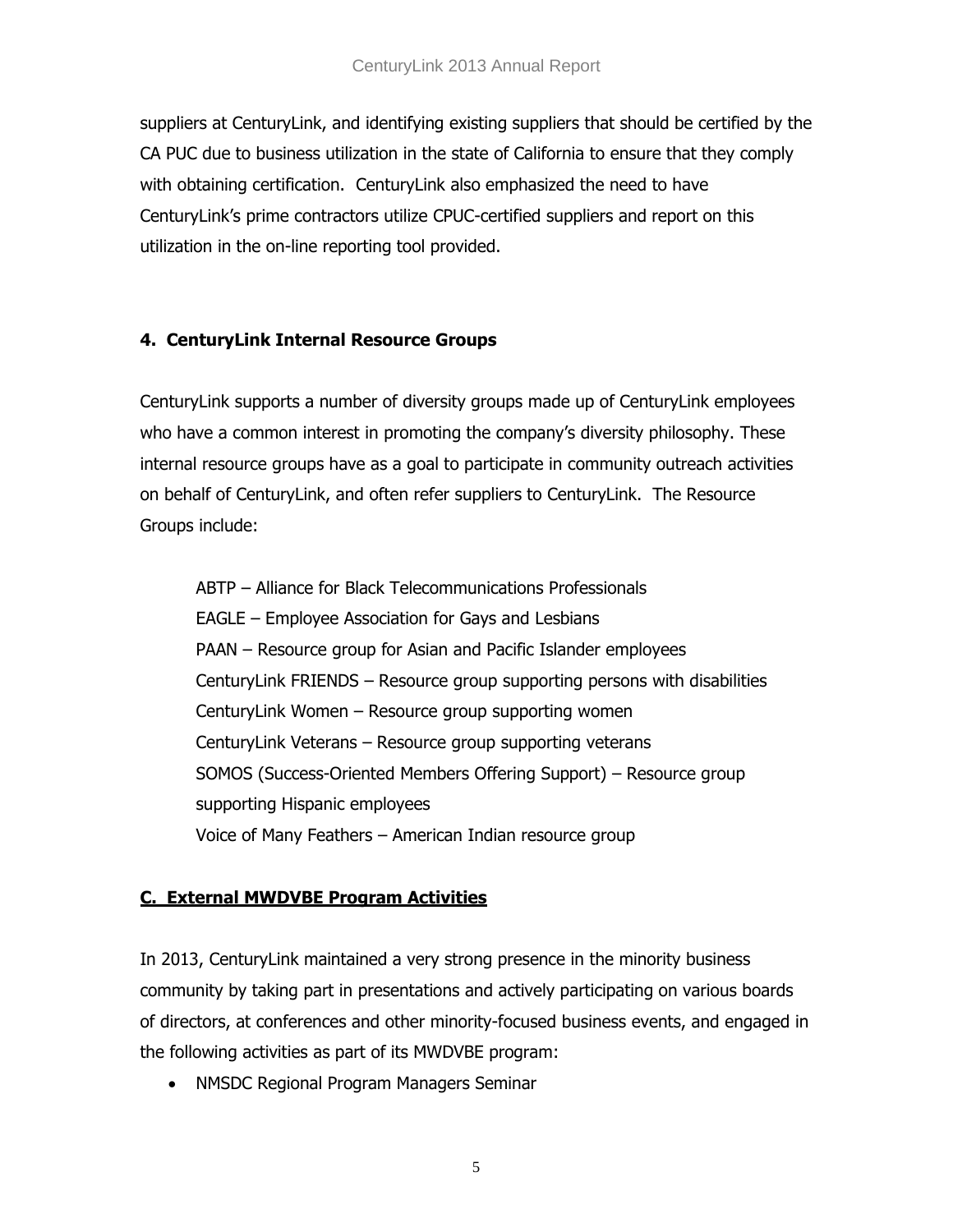- National Minority Supplier Development Council Annual Procurement Conference
- National Veterans Small Business Conference
- Women's Business Enterprise National Council Annual Conference

# **A. CenturyLink's External Practices and Outreach in Support of Supply Chain from MWDVBEs**

In 2013, CenturyLink's Supplier Diversity team actively sought MWDVBE suppliers that are California-clearinghouse-certified and was successful in identifying 2 suppliers with DV certification status to assist in meeting our goals.

In addition, the Supplier Diversity team at CenturyLink did the following in 2013:

- Completed presentations on process to doing business with CenturyLink and provided information on procurement policies to potential l MWDVBE suppliers to encourage and instruct them concerning CenturyLink's Supply Chain practices and how they can participate as potential suppliers and be selected as suppliers to CenturyLink.
- Maintained an external CenturyLink website for potential and current suppliers, which contains information concerning becoming an MWDVBE supplier.
- Oversaw outreach and helped to identify existing suppliers that would benefit from new Disabled Veteran CPUC certification. Identified and developed potential MWDVBEs in support of CenturyLink Supplier Diversity initiatives.
- Maintained strategic business relationships with minority Chambers of Commerce and other minority groups and organizations for the purpose of disseminating information about CenturyLink's program and ensured that CenturyLink is represented, visible and accessible to MWDVBEs.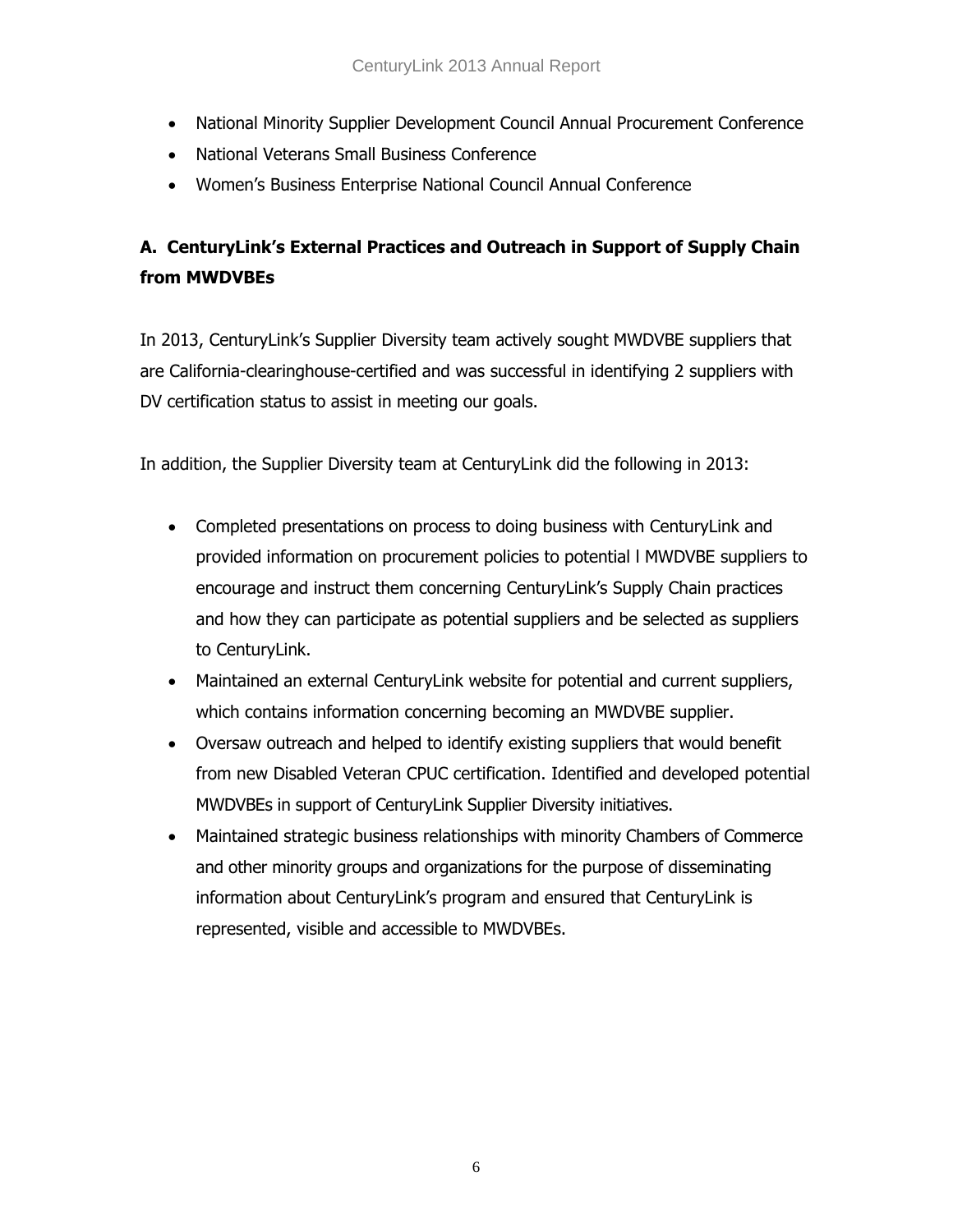**B.** CenturyLink's external outreach program included active participation in the following national and regional organizations:

- California Black Chamber of Commerce
- Hispanic Chamber of Commerce of Minnesota
- Latin American Education Foundation
- National Minority Business Development Agency, Washington D.C.
- National Minority Supplier Development Council
- Northern CA Minority Supplier Development Council
- Northwest Minority Supplier Development Council, Seattle, WA
- Small Business Administration
- Small and Disadvantaged Business Opportunity Council
- Technology Industry Group
- U.S. Hispanic Chamber of Commerce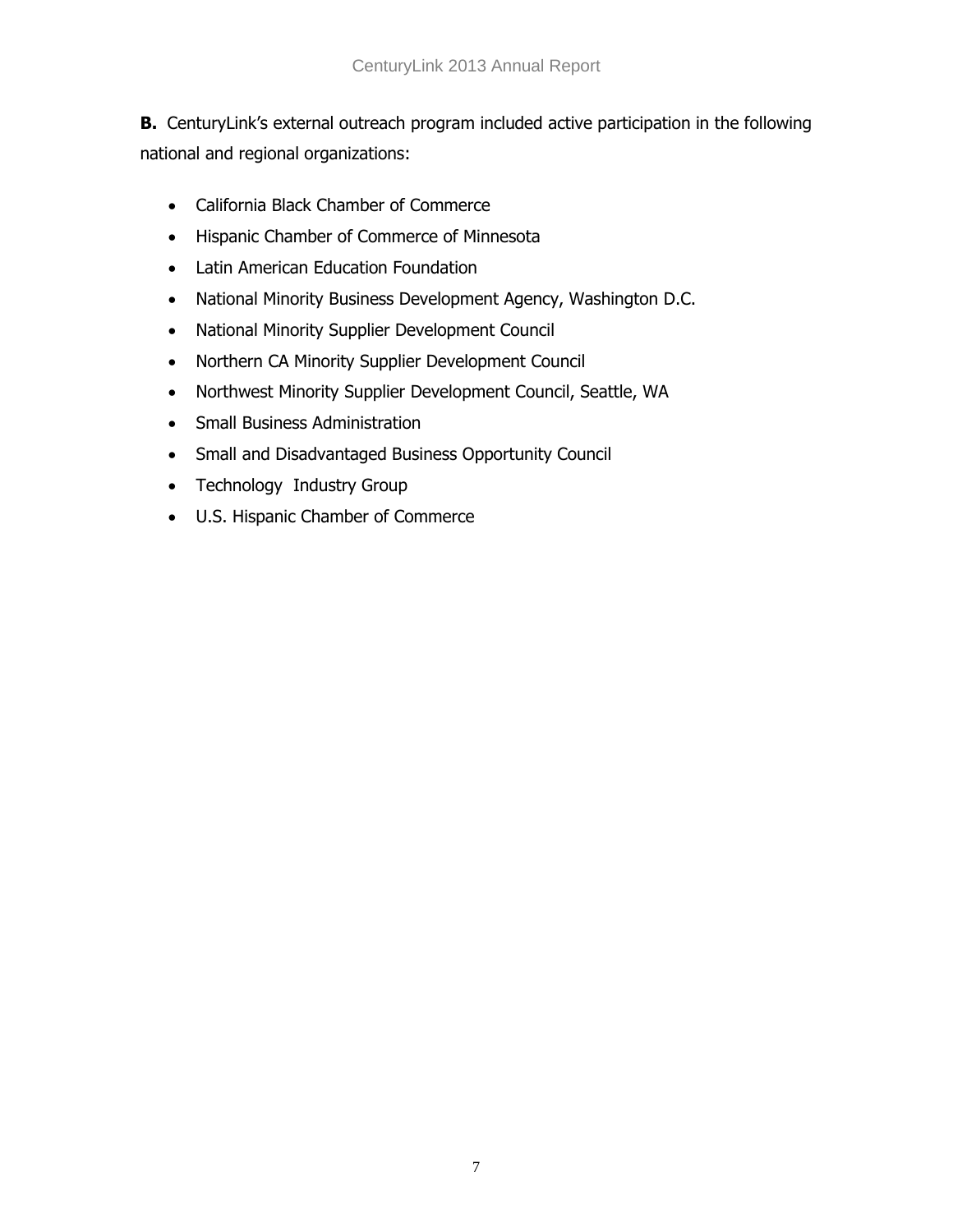Section 9.1.2

# **SUMMARY OF MWDVBE PURCHASES AND/OR CONTRACTS, WITH BREAKDOWNS BY ETHNICITY, PRODUCT AND SERVICE CATEGORIES**

The following charts provide a breakdown of CenturyLink spend in California:

| <b>Gender</b>                | <b>Ethnicity</b>        | 2013 Spend    | % of Total CA<br><b>Supply Chain</b><br>Spend |
|------------------------------|-------------------------|---------------|-----------------------------------------------|
| <b>FEMALE</b>                | <b>CAUCASIAN</b>        | \$75,073      | 0.06%                                         |
|                              | <b>ASIAN PACIFIC</b>    | \$1,476,699   | 1.11%                                         |
| <b>MALE</b>                  | <b>AFRICAN AMERICAN</b> | \$1,145,855   | 0.86%                                         |
|                              | <b>ASIAN PACIFIC</b>    | \$5,879,133   | 4.43%                                         |
|                              |                         |               |                                               |
| <b>FEMALE</b>                | CAUCASIAN               | \$158,297     | 0.12%                                         |
|                              | <b>ASIAN PACIFIC</b>    | \$6,000       | 0.00%                                         |
| <b>MALE</b>                  | <b>ASIAN PACIFIC</b>    | \$46          | 0.00%                                         |
|                              | <b>DISABLED VETERAN</b> | \$239,002     | 0.18%                                         |
| <b>MWDVBE Spend</b>          |                         | \$8,980,105   |                                               |
| <b>Total YTD Spend in CA</b> |                         | \$132,574,120 | 6.77%                                         |

#### **2013 Summary of MWDVBE Purchases by Ethnicity***.*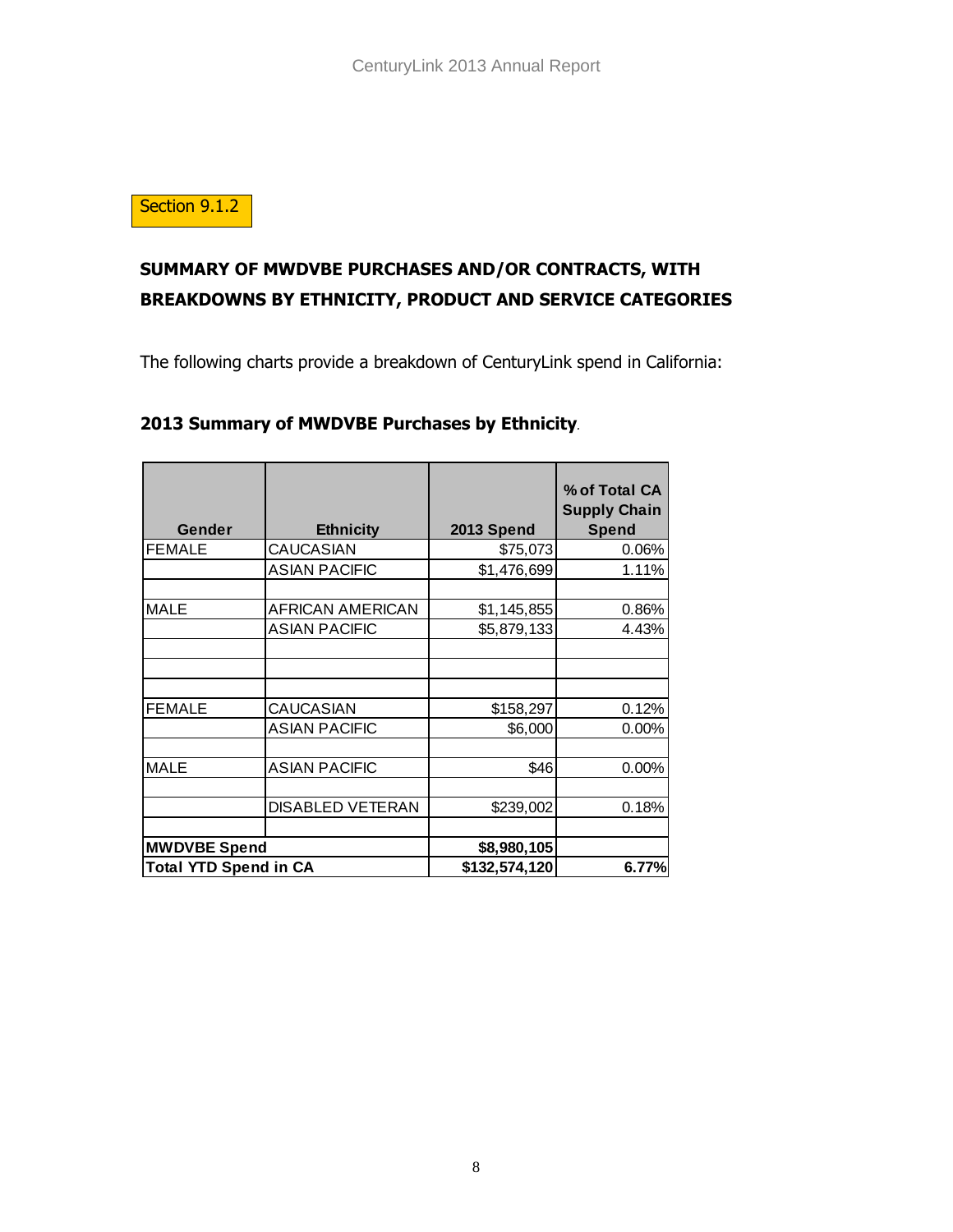# **2013 MWDVBE Summary Products and Services**

|                                  |                                          |                                            | Product/         | % of Total CA<br><b>Supply Chain</b> |
|----------------------------------|------------------------------------------|--------------------------------------------|------------------|--------------------------------------|
| Gender                           | <b>Ethnicity</b>                         | 2013 Spend                                 | <b>Service</b>   | <b>Spend</b>                         |
| <b>FEMALE</b>                    | <b>CAUCASIAN</b>                         |                                            | \$75,073 Product | 0.06%                                |
|                                  | <b>ASIAN PACIFIC</b>                     | \$1,476,699 Product                        |                  | 1.11%                                |
| <b>MALE</b>                      | AFRICAN AMERICAN<br><b>ASIAN PACIFIC</b> | \$1,145,855 Product<br>\$5,879,133 Product |                  | 0.86%<br>4.43%                       |
| <b>FEMALE</b>                    | <b>CAUCASIAN</b>                         | \$158,297 Service                          |                  | 0.12%                                |
|                                  | <b>ASIAN PACIFIC</b>                     |                                            | \$6,000 Service  | 0.00%                                |
| <b>MALE</b>                      | <b>ASIAN PACIFIC</b>                     |                                            | \$46 Service     | 0.00%                                |
|                                  | <b>DISABLED VETERAN</b>                  | \$239,002 Service                          |                  | 0.18%                                |
| <b>Non CPUC</b><br><b>MWDVBE</b> |                                          |                                            |                  |                                      |
| spend                            |                                          | \$56,253 Product                           |                  | 0.04%                                |
|                                  |                                          | \$152,883 Service                          |                  | 0.12%                                |
| <b>Total YTD Spend in CA</b>     |                                          | \$132,574,120                              |                  | 6.77%                                |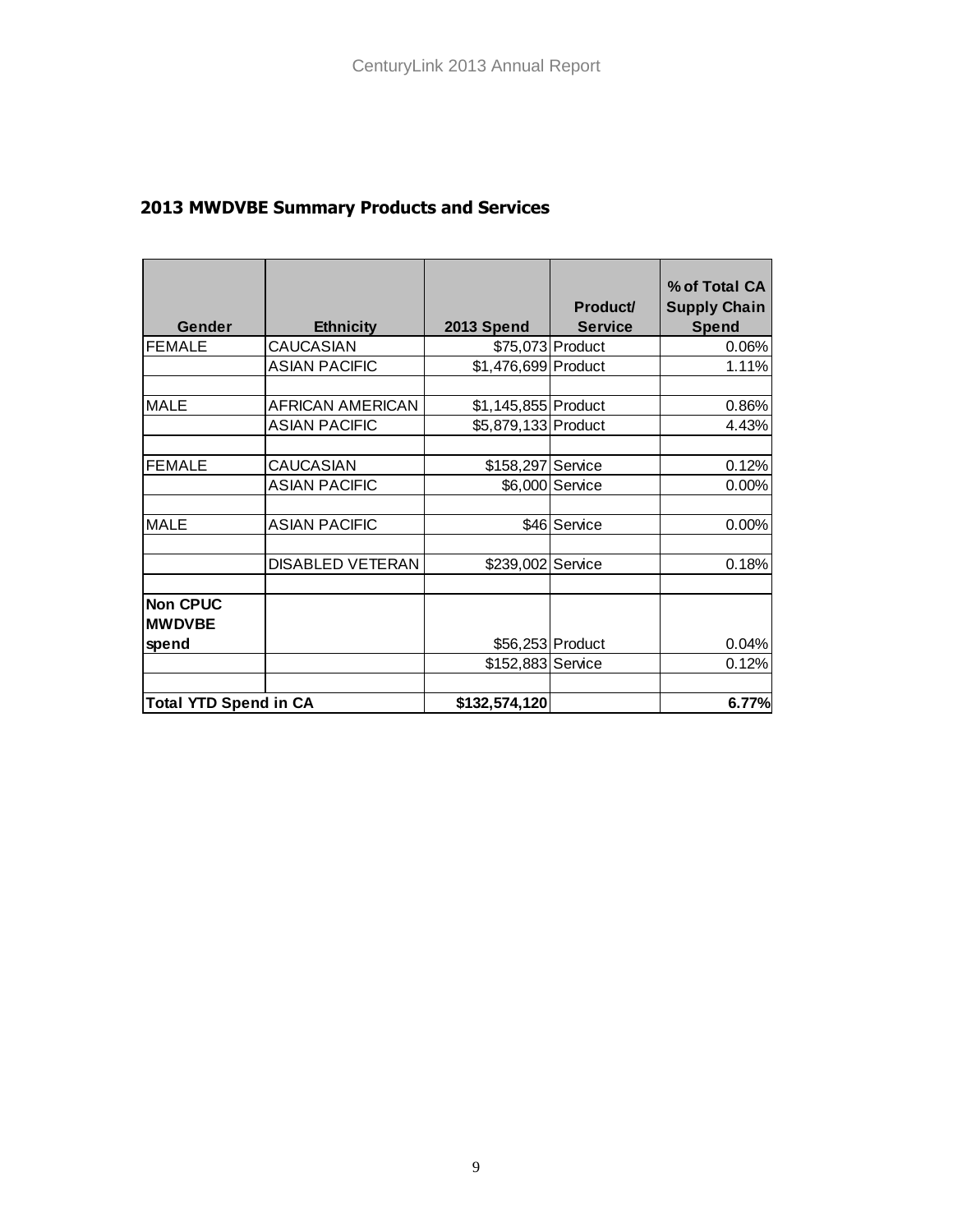| <b>SIC CODES</b>            | <b>PRODUCT/SERVICE ETHNICITY</b> |                  | <b>JAN-DEC SPEND</b> |
|-----------------------------|----------------------------------|------------------|----------------------|
| 16 Heavy Construction, ex.  |                                  | Caucasian        |                      |
| <b>Building</b>             | <b>SERVICE</b>                   | Female           | \$3,450.00           |
|                             |                                  | Caucasian        |                      |
| 17 special trade contractor | <b>PRODUCT</b>                   | Female           | \$75,072.88          |
| 17 Special Trade            |                                  |                  |                      |
| Contractor                  | <b>SERVICE</b>                   | Asian Female     | \$6,000.00           |
|                             |                                  | Caucasian        |                      |
| 17 special trade contractor | <b>SERVICE</b>                   | Female           | \$3,132.53           |
|                             |                                  | Caucasian        |                      |
| 17 special trade contractor | <b>SERVICE</b>                   | Female           | \$2,687.50           |
| 36 Electronic & other       |                                  |                  |                      |
| electric equipment          | <b>PRODUCT</b>                   | Asian Male       | \$4,936.20           |
| 36 Electronic & other       |                                  | African          |                      |
| electric equipment          | <b>PRODUCT</b>                   | american male    | \$1,145,854.83       |
| 39 Misc Manufacturing       | <b>PRODUCT</b>                   | Asian Male       | \$5,793,075.00       |
| 39 Miscellaneous            |                                  |                  |                      |
| manufacturing industries    | <b>PRODUCT</b>                   | Asian Male       | \$81,122.10          |
| 42 Trucking and             |                                  | Caucasian        |                      |
| Warehousing                 | <b>SERVICE</b>                   | Female           | \$149,026.93         |
| 48 Communications           | <b>SERVICE</b>                   | Asian Male       | \$45.66              |
|                             |                                  | <b>Disabled</b>  |                      |
|                             |                                  | Veteran, African |                      |
|                             |                                  | American         |                      |
| 73 Business Services        | <b>SERVICE</b>                   | Female           | \$16,214.00          |
|                             |                                  | <b>Disabled</b>  |                      |
| <b>73 Business Services</b> | <b>SERVICE</b>                   | Veteran          | \$222,788.00         |
| <b>73 Business Services</b> | <b>PRODUCT</b>                   | Asian Female     | \$1,476,699.36       |
|                             |                                  |                  |                      |
| <b>TOTAL YTD MWDVBE</b>     |                                  |                  |                      |
| <b>CPUC SPEND</b>           |                                  |                  | \$8,980,104.99       |

# **2013 Summary of MWDVBE Purchases by SIC Code**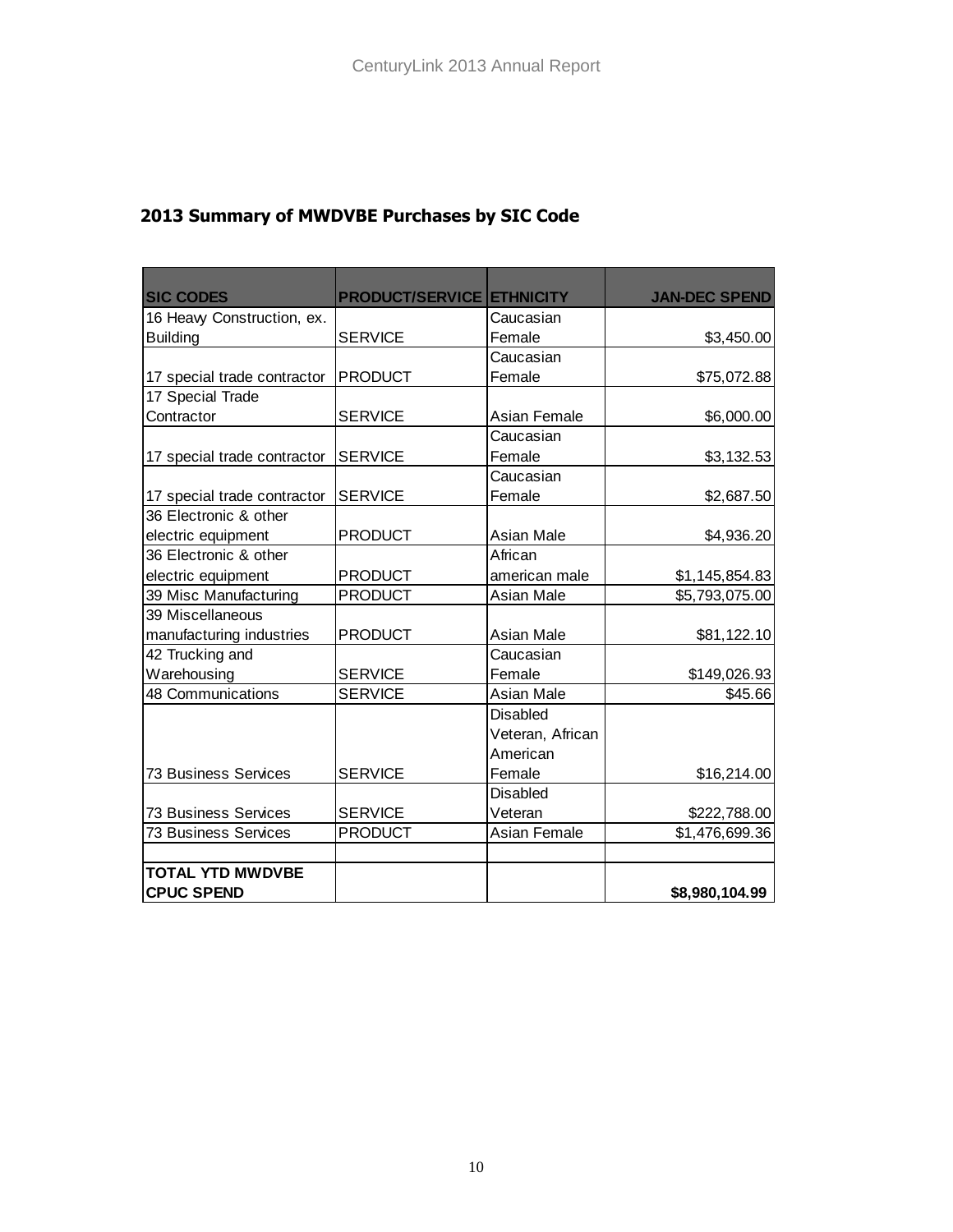# **2013 Summary of MWDVBE Spend % Breakdown**

| <b>Ethnicity</b>              | % of Total CA<br><b>Supply Chain</b><br>Spend |
|-------------------------------|-----------------------------------------------|
| <b>MINORITY FEMALE</b>        |                                               |
| <b>CAUCASIAN</b>              | 0.19%                                         |
| <b>ASIAN PACIFIC</b>          | 1.11%                                         |
|                               |                                               |
| <b>MINORITY MALE</b>          |                                               |
| <b>AFRICAN AMERICAN</b>       | 0.86%                                         |
| <b>ASIAN PACIFIC</b>          | 4.43%                                         |
|                               |                                               |
| <b>DISABLED VETERAN</b>       | 0.18%                                         |
|                               |                                               |
| <b>Non CPUC MWDVBE</b>        |                                               |
| spend                         | 0.16%                                         |
|                               |                                               |
| <b>Prime Contractor Spend</b> |                                               |
| with MWDVBE                   |                                               |
| Subcontractors                | 1.96%                                         |
|                               |                                               |
| % of Total YTD Spend in       | 6.77%                                         |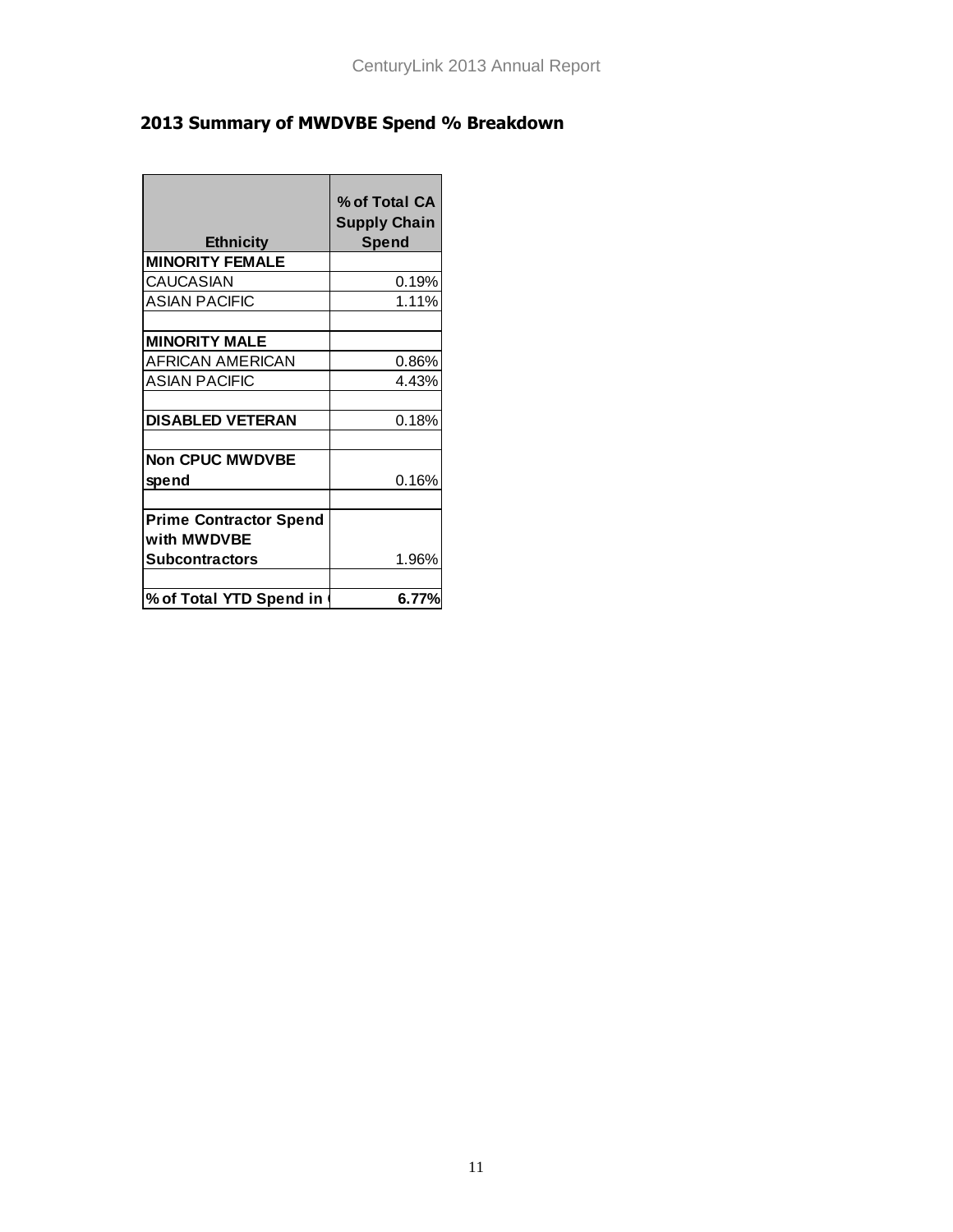#### **2013 Prime Supplier MWDVBE Subcontractor Spend**

|                           |               | <b>MBE</b>   | <b>WBE</b>   |
|---------------------------|---------------|--------------|--------------|
|                           |               | 1,047,919.27 | 1,553,333.84 |
|                           |               |              |              |
|                           |               |              |              |
| <b>YTD CA Spend Total</b> | \$132,574,120 |              |              |
| % OF SPEND                | 1.96%         |              |              |

### **2013 Data on Number of Suppliers – Utility Specific Spend**

| # of MWDVBEs | <b>DVBE</b> | <b>MBE</b> | <b>WBE</b> | <b>Grand Total</b> |
|--------------|-------------|------------|------------|--------------------|
| Under \$1M   |             |            |            |                    |
| Under \$5M   |             |            |            |                    |
| Over \$5M    |             |            |            |                    |
| <b>Total</b> |             |            | b          | 14                 |

#### **2013 Supplier Payment Data – Utility Specific Spend**

| # of MWDVBEs | <b>DVBE</b> | <b>IMBE</b> | <b>WBE</b> | <b>IGrand Total</b> |
|--------------|-------------|-------------|------------|---------------------|
| Under \$1M   | \$239,002   | \$92,104    | \$233,370  |                     |
| Under \$5M   |             | \$2,622,554 |            |                     |
| Over \$5M    |             | \$5,793,075 |            |                     |
| Total        | \$239,002   | \$8,507,733 | \$233,370  | \$8,980,105         |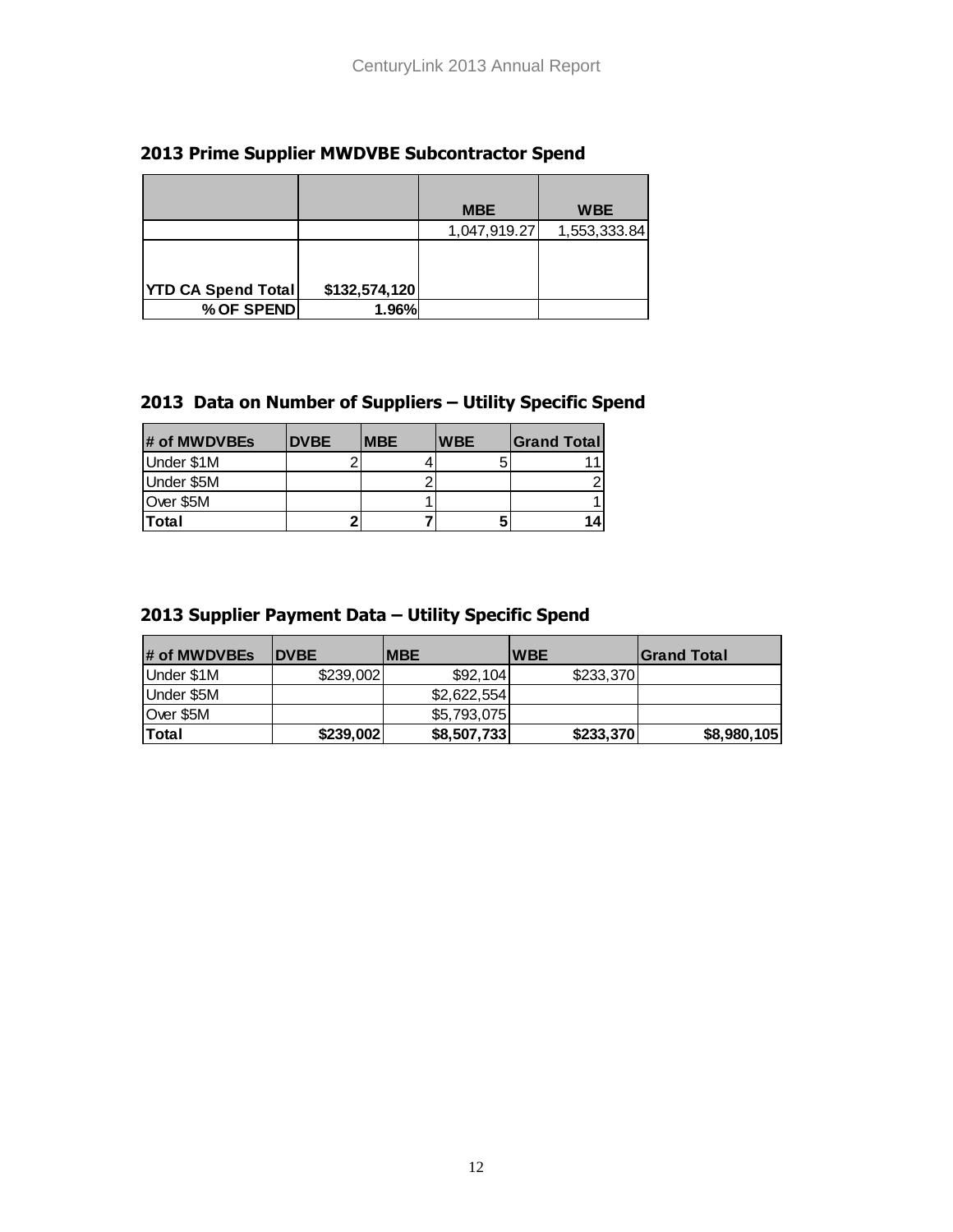# Section 9.1.3

# **Supplier Diversity Program Expenses**

| <b>Total Program Expenses</b> | \$261,200 |
|-------------------------------|-----------|
| lConsultants                  | \$63,000  |
| Program Expenses              | \$91,000  |
| Other Employee Expenses       | \$2,200   |
| Wages                         | \$105,000 |

*These are overall expenses for MWDVBE program.*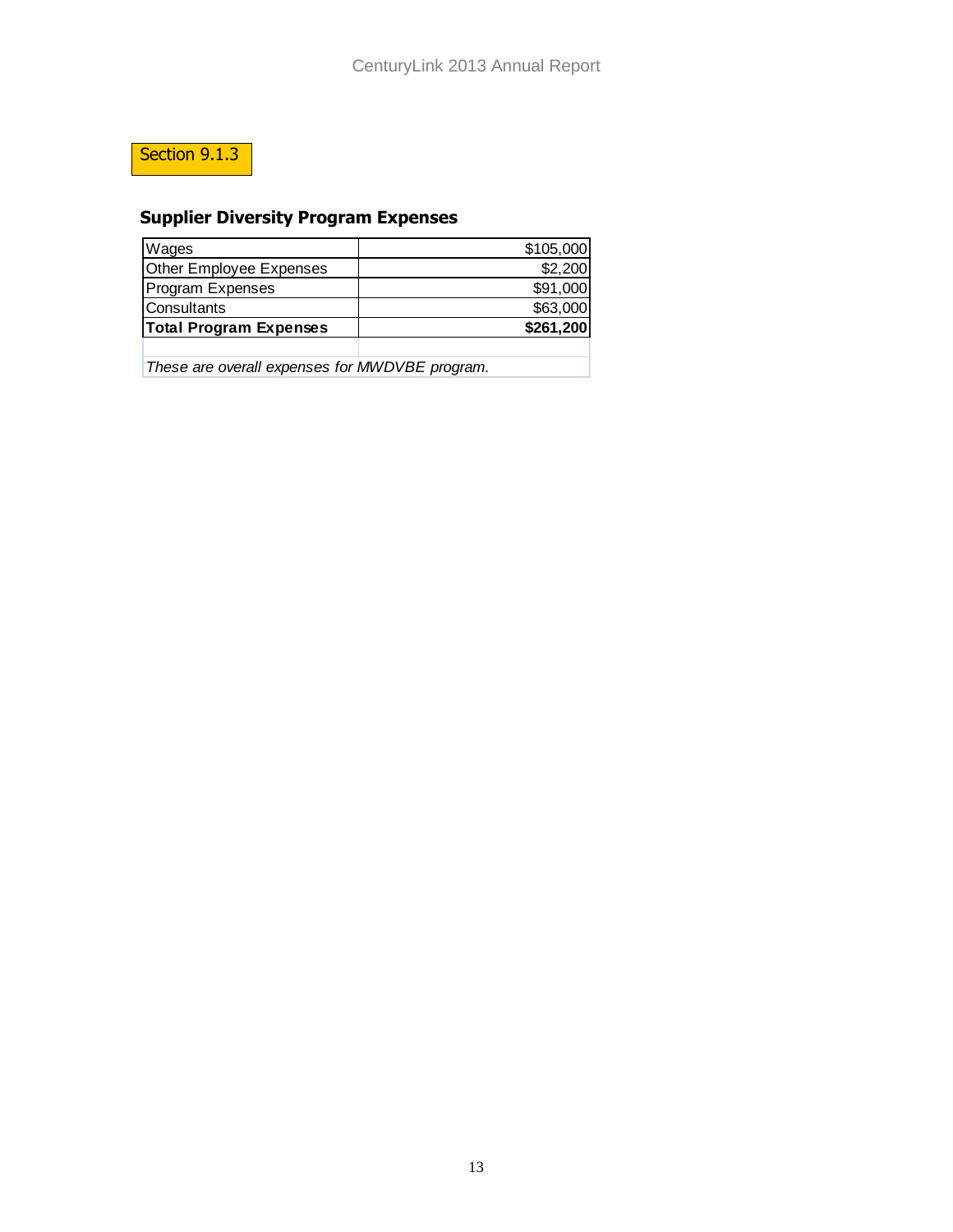

### **DESCRIPTION OF PROGRESS IN MEETING OR EXCEEDING SET GOALS**

A. The following is an outline of CenturyLink goals and results for 2013:

- 1. CenturyLink continues to be able to identify all state-specific spend
- 2. CenturyLink worked with its' top fiveprime suppliers with spend in California to ensure they are reporting their MWDVBE subcontracting spend through the online tool, and that they are appropriately utilizing CPUC-certified MWDVBE subcontractors. Over 27 prime suppliers with spend in CA reported utilization of MWDVBE subcontractors. CenturyLink will continue to work to identify CPUC certified suppliers utilized by our prime suppliers for reporting purposes.

Requested suppliers with national disabled veteran status to apply to become certified by CPUC as a disabled veteran entity eligible to do business with CA providers.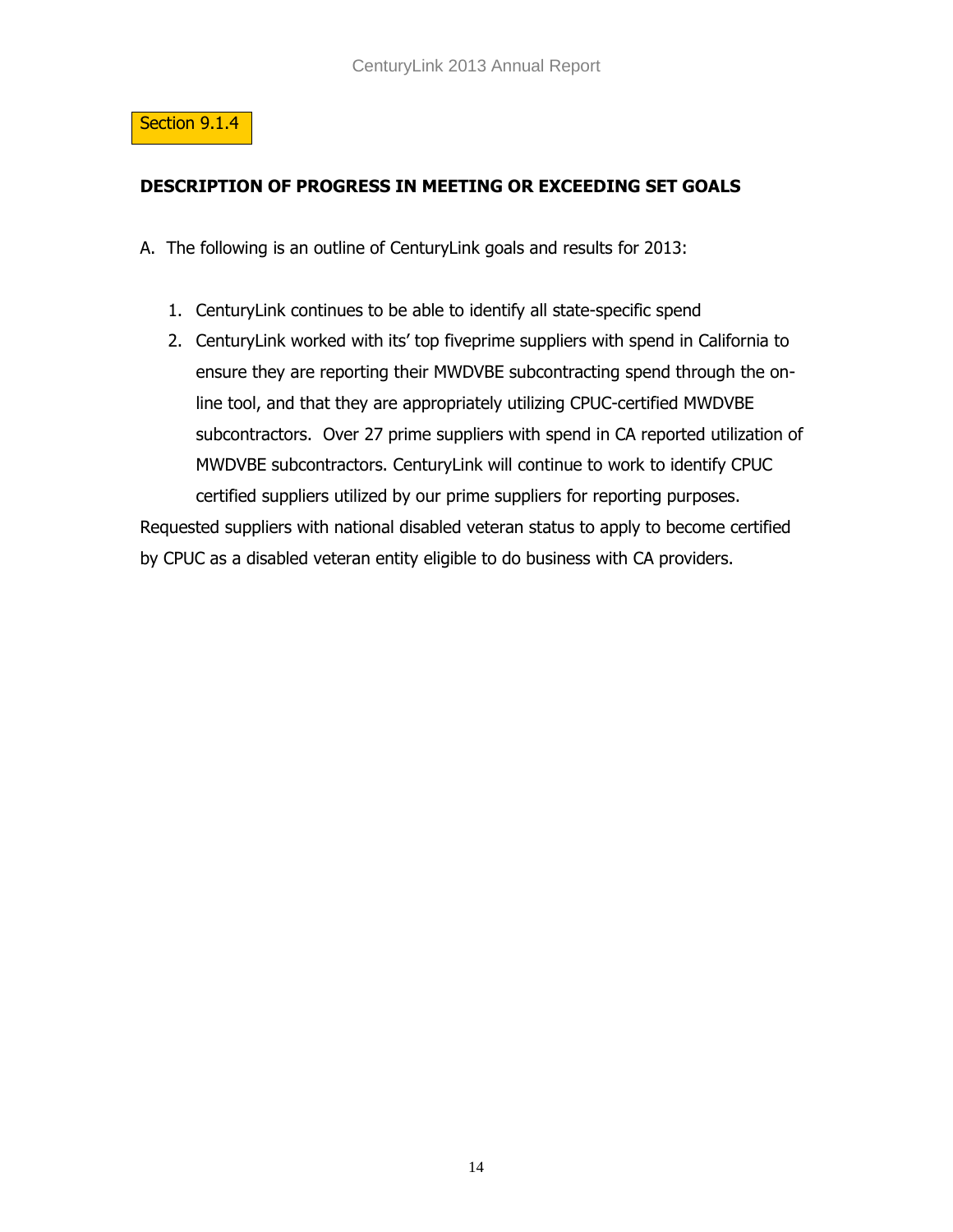

#### **SUMMARY OF UTILIZATION OF MWDVBE SUBCONTRACTORS**

As described earlier in this Report, CenturyLink has contracted with a  $3<sup>rd</sup>$  party solutions provider which allows for on-line reporting capabilities for all CenturyLink Supply Chain suppliers with spend greater than \$500,000 to report their subcontracting efforts. Training is provided quarterly. 10 suppliers were trained in 2013. Suppliers with annual spend of greater than \$500,000 are expected to report their direct spend with MWDVBE subcontractors on a quarterly basis.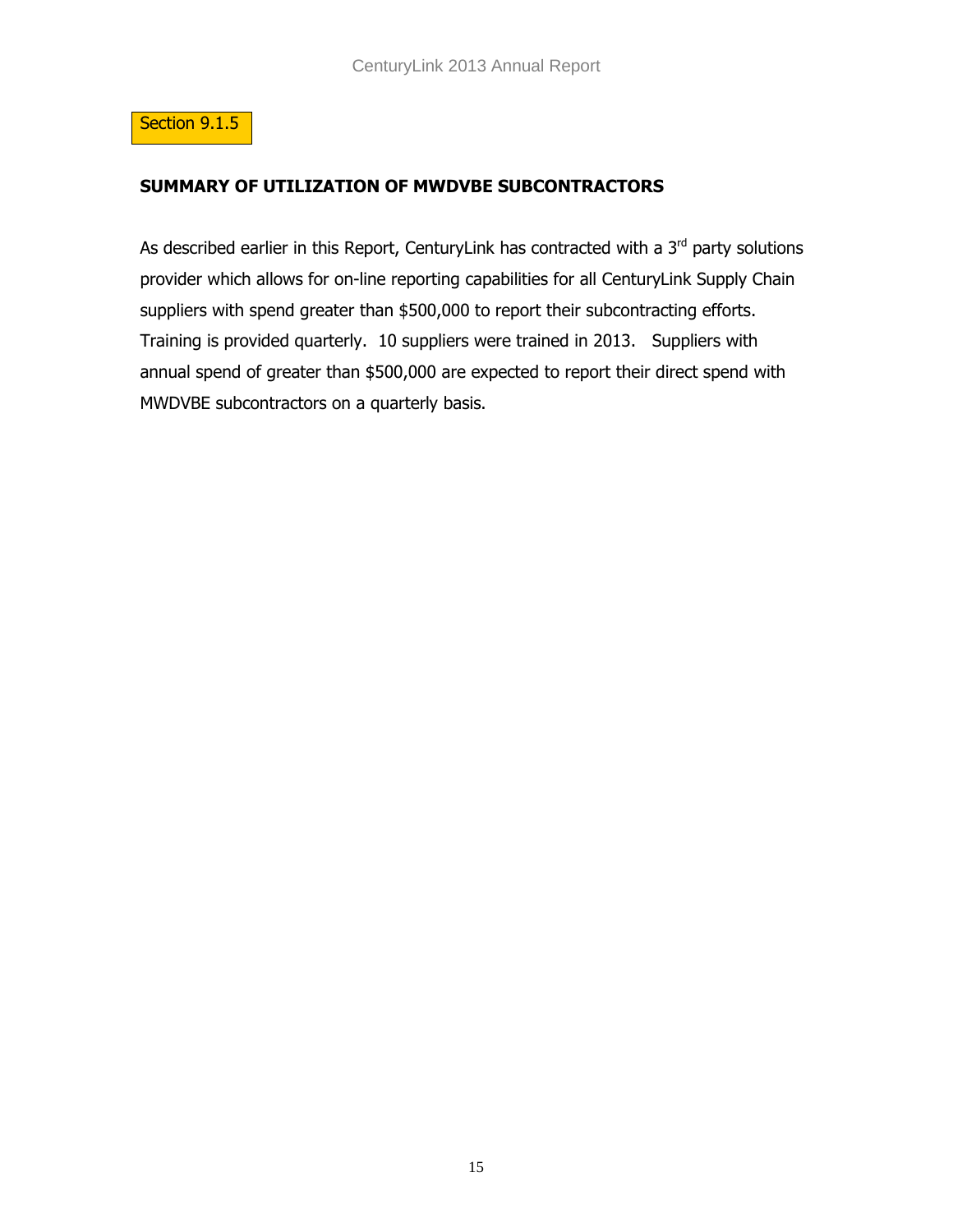

## **LIST OF MWDVBE COMPLAINTS RECEIVED AND CURRENT STATUS**

No complaints from MWDVBEs have been received by CenturyLink.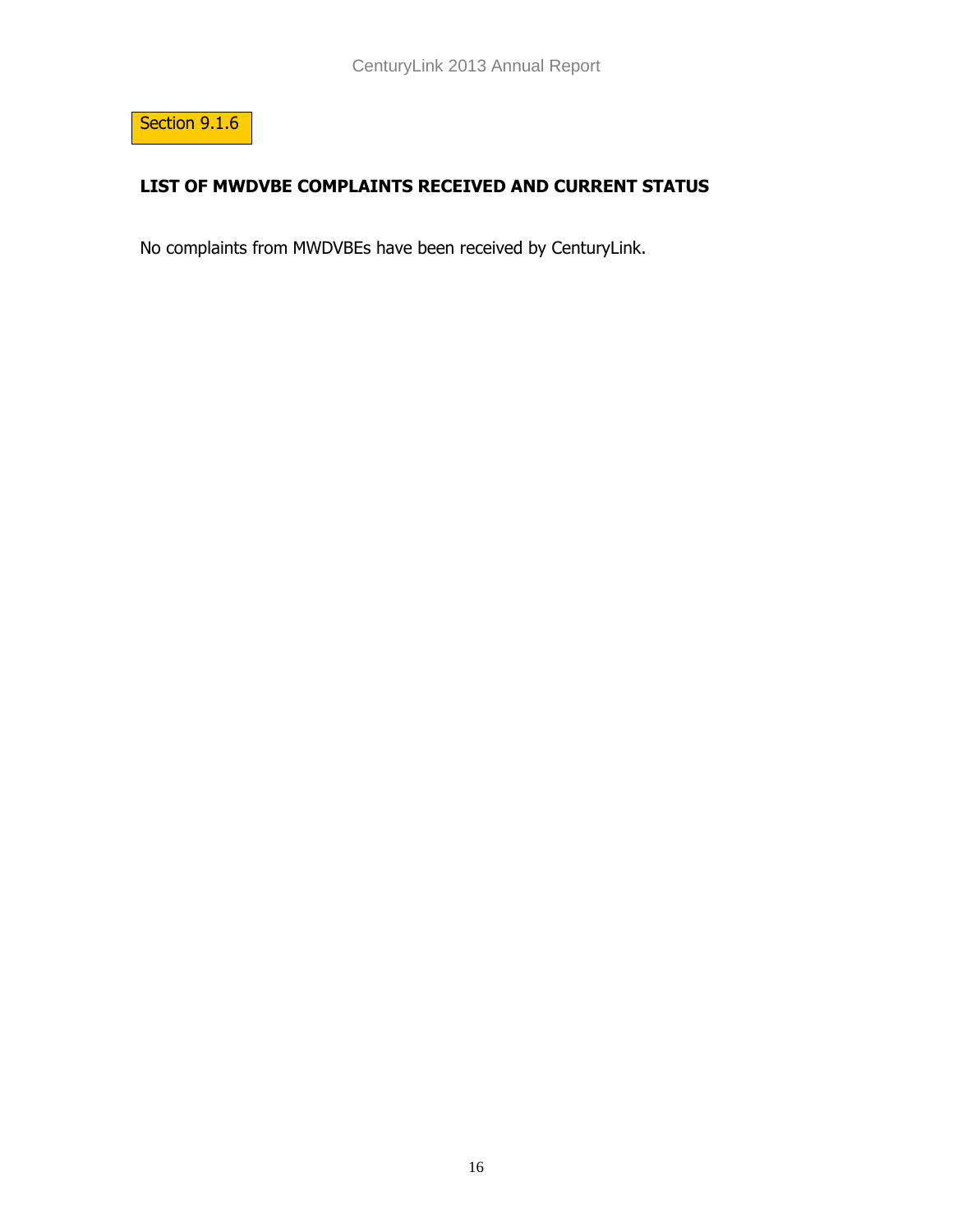

## **SUMMARY OF PURCHASES AND OR CONTRACTS IN EXCLUDED CATEGORIES**

CenturyLink has no excluded categories.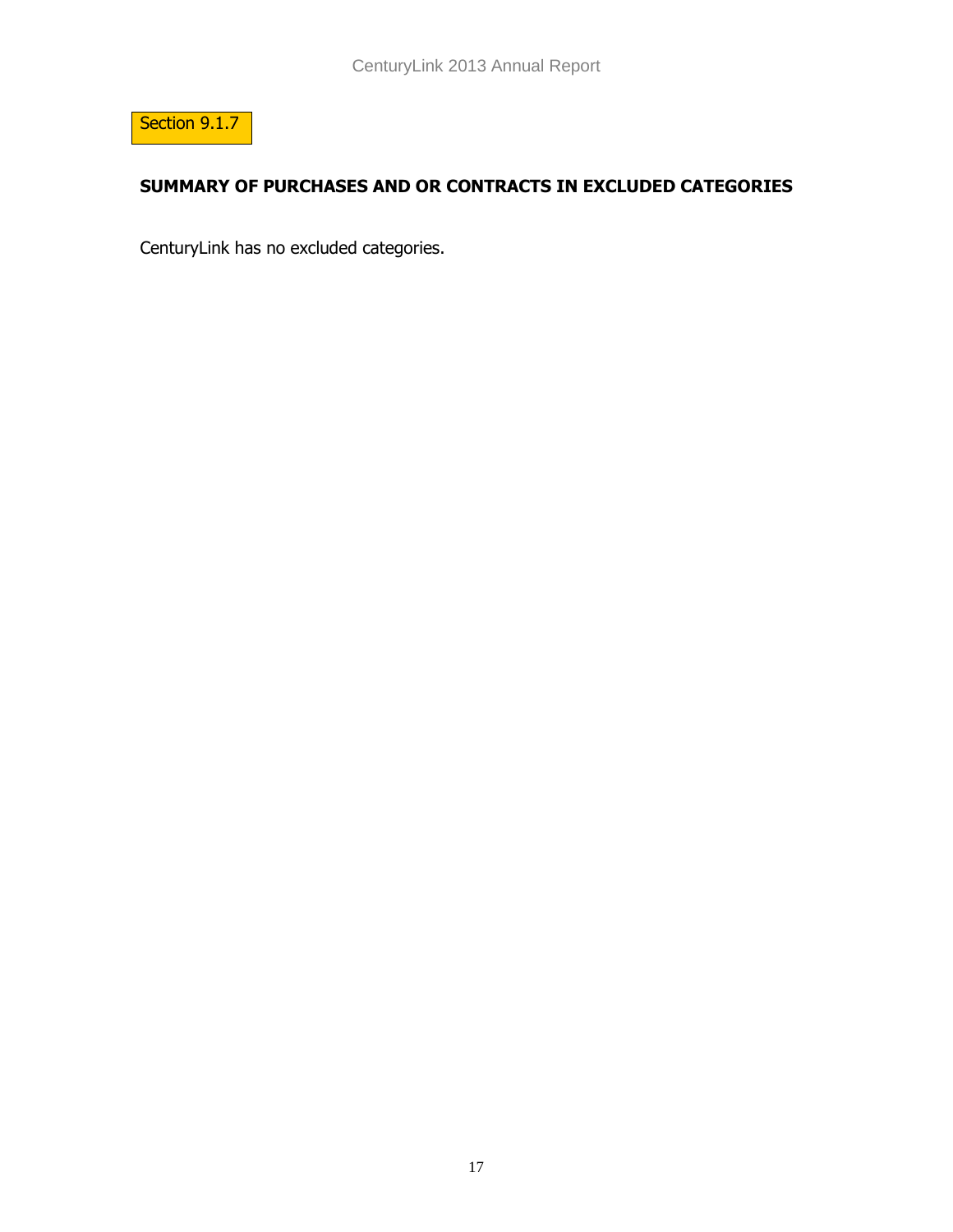#### Section 9.1.8

# **DESCRIPTION OF EFFORTS TO RECRUIT MWDVBE SUPPLIERS IN LOW UTILIZATION CATEGORIES**

#### **1. Public Relations and Advertising Firms**

CenturyLink has had a business relationship for many years with several minority and woman-owned public relations and advertising firms. The efforts to contract with MWDVBEs in these areas continue.

### **2. Legal Services, Legal Counsel and Risk Management/Insurance**

CenturyLink has a business relationship with a minority certified law firm. The effort to contract with additional MWDVBE firms in the legal and risk management arenas continues to be a priority.

> • Brown Law Group ALC – African American firm providing legal services for West Coast business

### **3. Utilities**

Where governed by regulation, CenturyLink sources its energy needs through the regional provider of record (i.e., electricity from power companies, utility companies, etc.) Where unregulated commodities exist, CenturyLink seeks to source via competitive searches, including MWDVBE providers. .

### **4. Airlines**

CenturyLink sources among the air carriers who provide coverage in the routes most frequently used by its corporate travelers. Both Regional and National carriers are considered, with the list of providers determined by geographical coverage abilities.

CenturyLink contracts with two large airlines and no specific targets for MWDVBE spend have been established.

18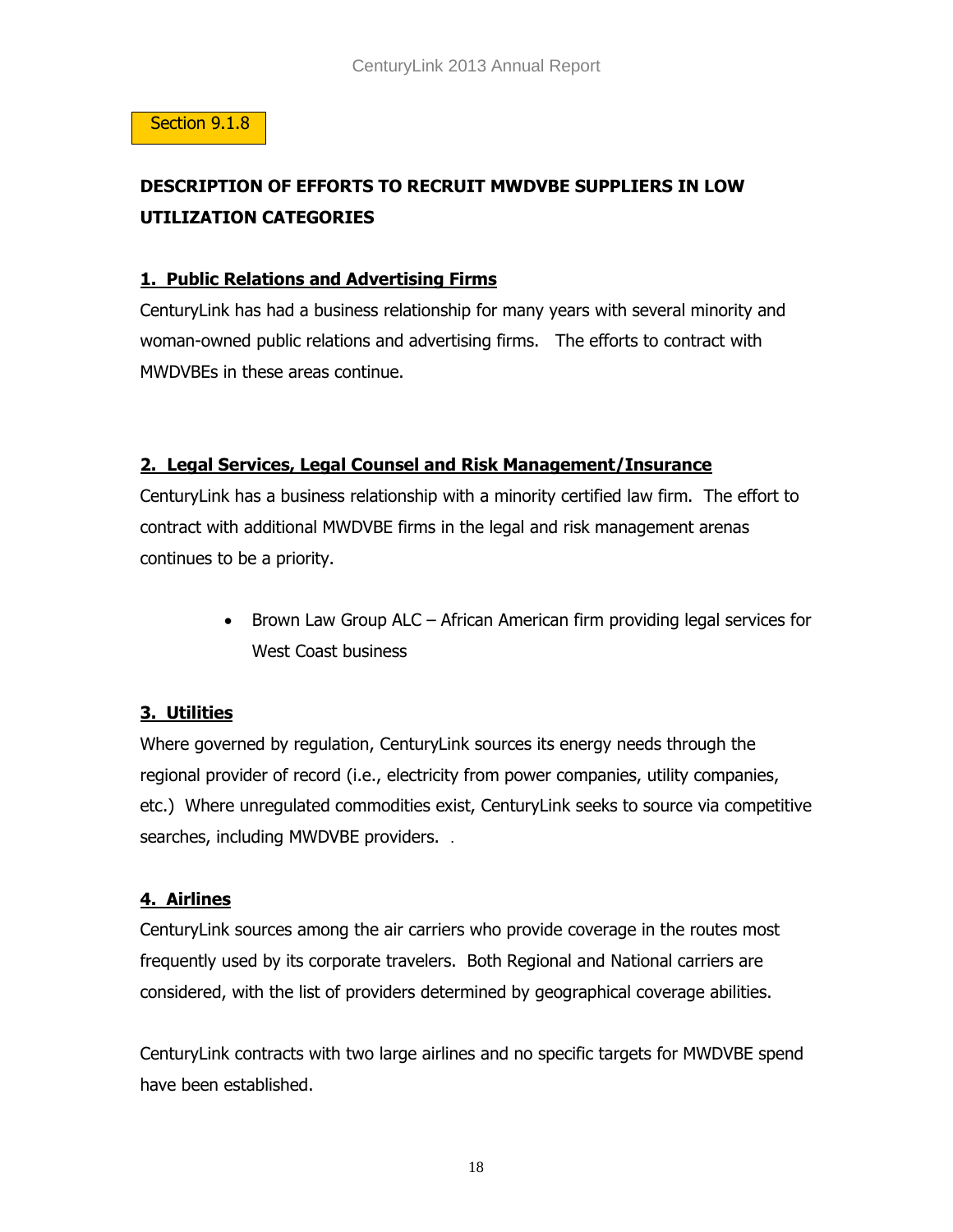## **5. Rental Cars**

CenturyLink also contracts with national distribution channels for satisfying rental car needs.

CenturyLink utilizes national car rental agencies, and has established a target of 10% MWDVBE indirect spend with them. The car rental agencies exceeded its' target, reporting 11% Tier II spend.

## **6. Hotels**

National Hotel chains are sourced as the primary provider of comprehensive coverage for corporate traveler lodging needs. CenturyLink has not yet identified any hotels that are CPUC-certified.

## **7. Large Financial Organizations**

CenturyLink has not identified any large financial companies that are CPUC-certified.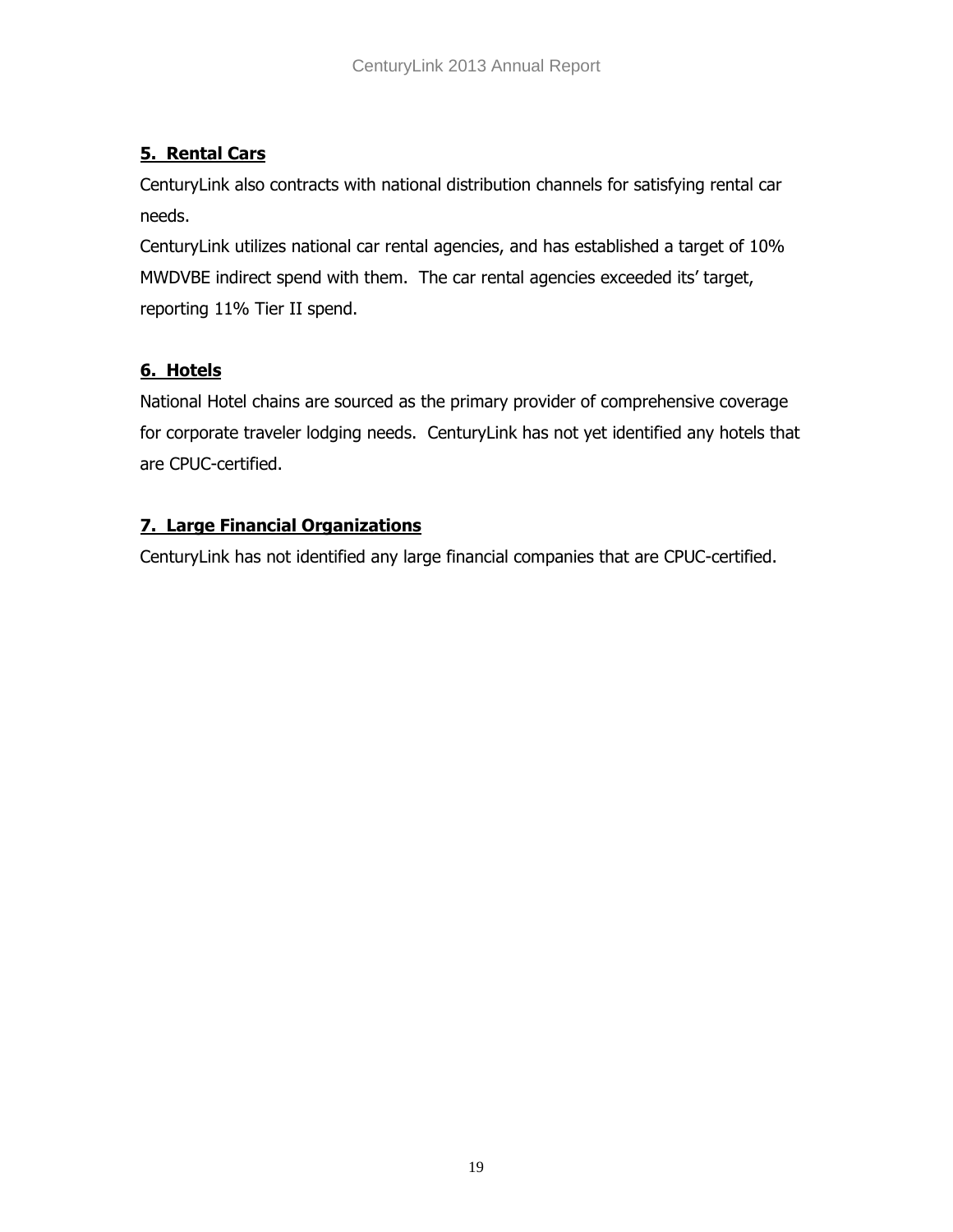

# **Support for Excluded Categories**

CenturyLink has no excluded categories.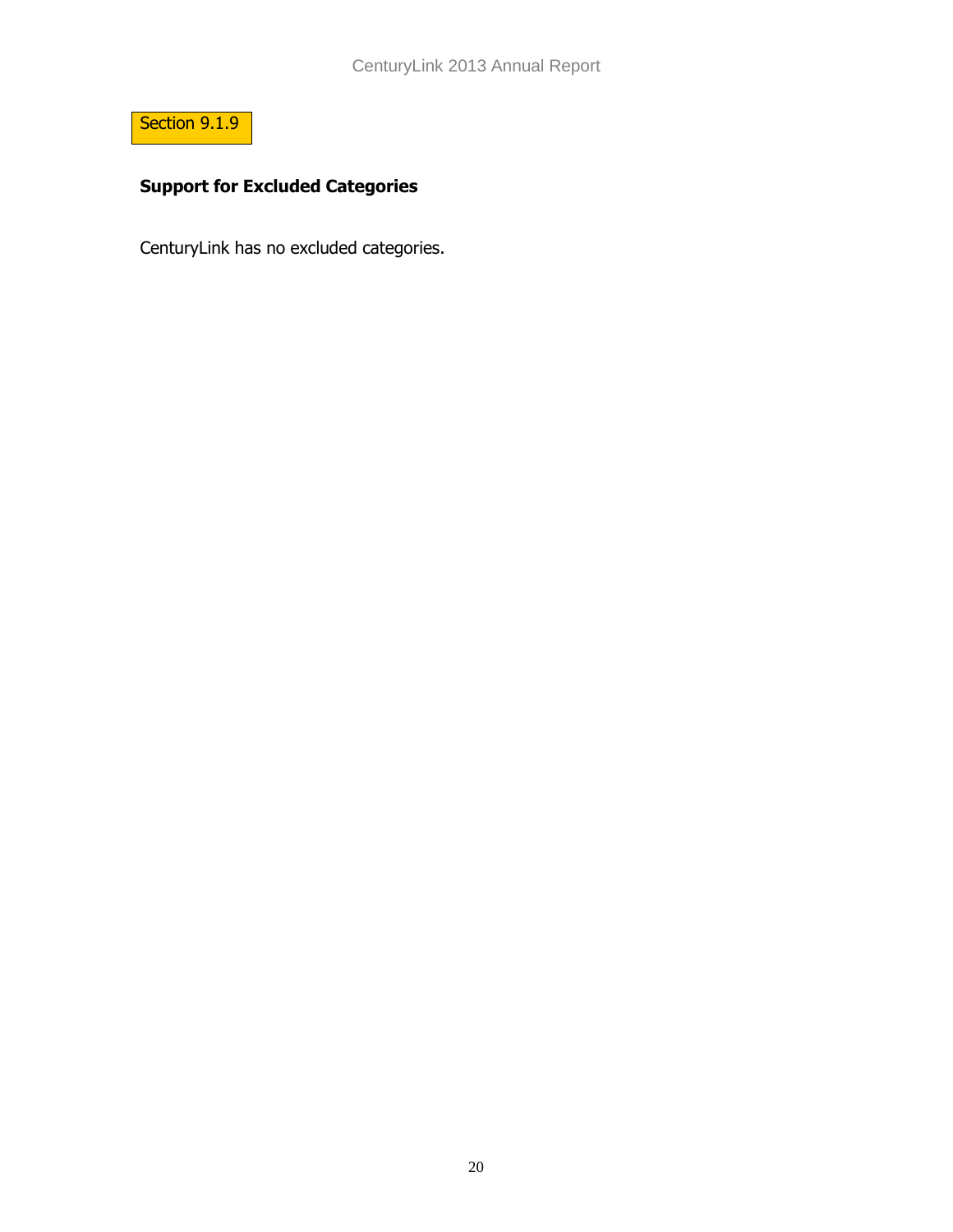### **2013 ANNUAL PLAN**

### Section 10.1.1

#### **Short-Term Goals, Mid-Term, and Long-Term Goals**

For calendar year 2013, CenturyLink expects to be able to continue to report all of its Supply Chain spending at a state-specific level.

CenturyLink will continue to leverage  $3<sup>rd</sup>$  party databases and on-line reporting system to evaluate supplier spend by commodity, MWDBE suppliers, and CPUC certified suppliers. These reports will be analyzed on a quarterly basis and shared with CenturyLink leadership, CenturyLink Supply Chain Organization, and CenturyLink business units responsible for purchasing products or services.

CenturyLink also focused on overall diversity in 2013. Key activities included:

- All employees were required to complete diversity training through our on-line Code of Conduct system.
- Increased outreach to historically Black, Hispanic and American Indian colleges.
- Increased participation of marketing opportunities to diverse audiences.
- Increased employee participation in resource groups by 38%.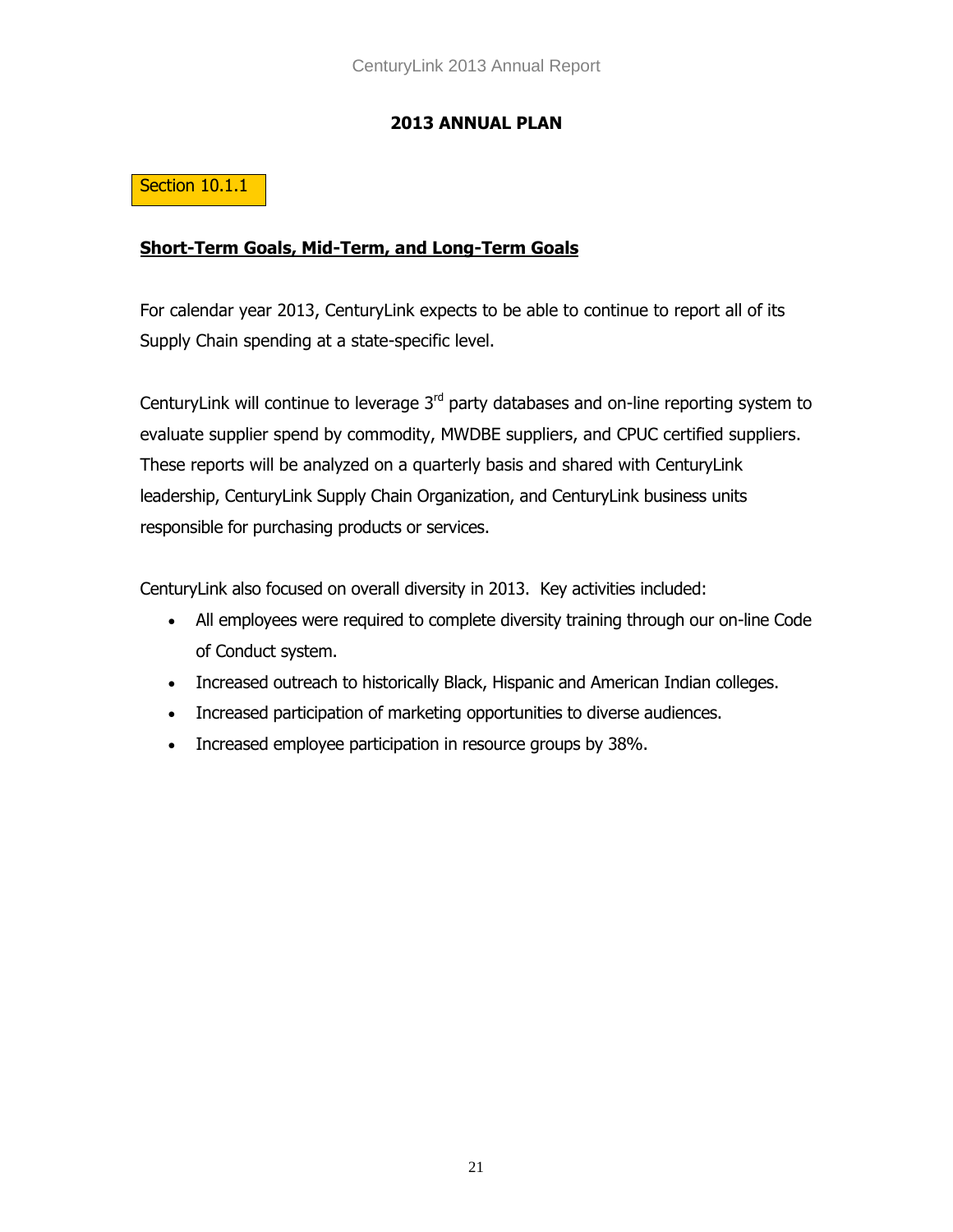## Section 10.1.2

# **Description of MWDVBE Planned Program Activities for 2014 – Internal and External**

- CenturyLink will continue to work with its Prime Suppliers with spend in CA to ensure they are accurately identifying CPUC certified subcontractors and reporting their MWDVBE subcontracting activity.
- CenturyLink will continue to do training on CA GO 156 with strategic sourcing managers and business units. CenturyLink will continue to offer an on-line web site that provides access to detailed information for suppliers doing business with CenturyLink.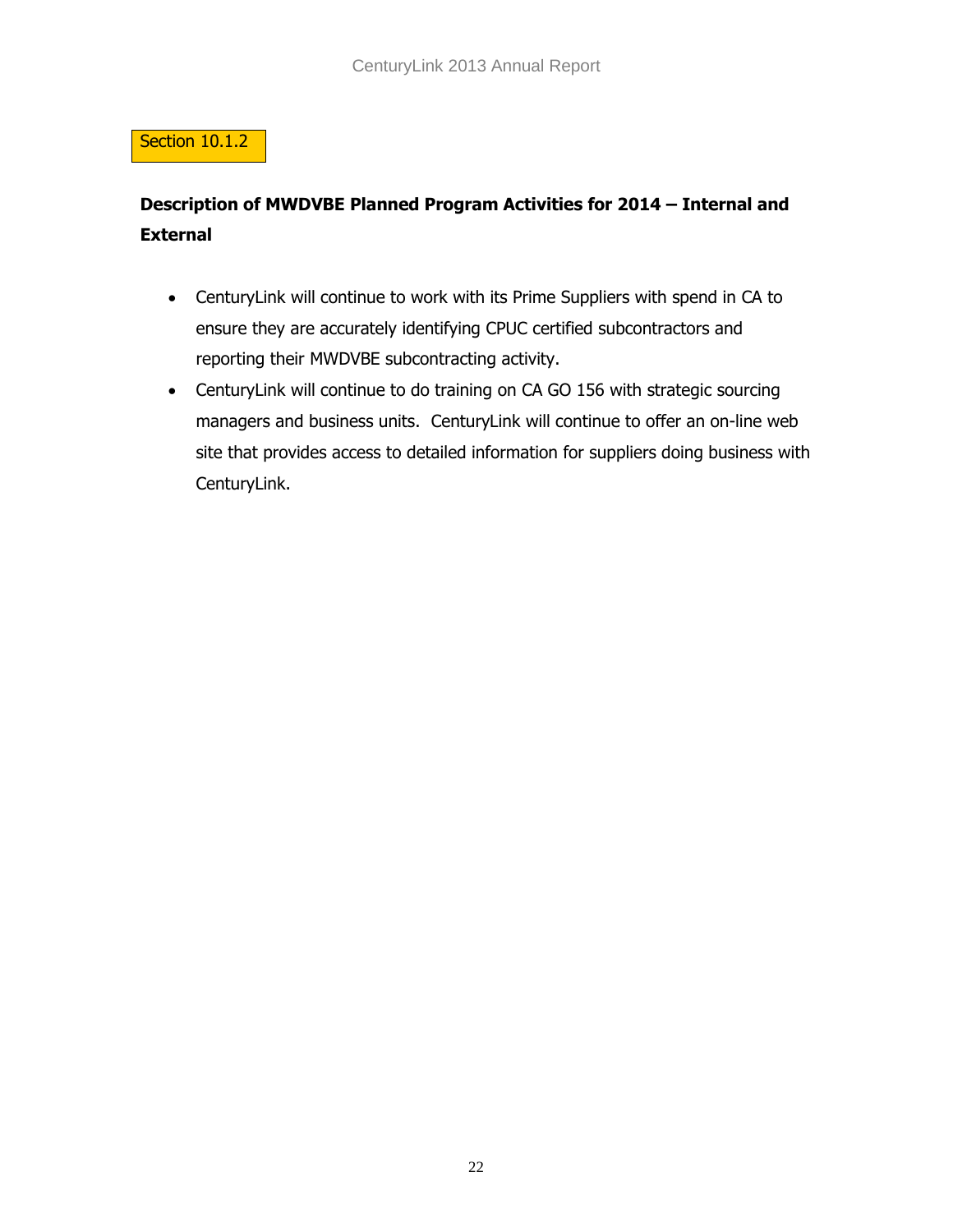#### Section 10.1.3

#### **2014 Plans for recruiting MWDVBE suppliers in low utilization areas**

CenturyLink's Supplier Diversity team will continue to work with the CenturyLink's Supply Chain organization and other internal business units to formulate strategies to increase MWDVBE participation through Request for Proposal bid opportunities and through special efforts to seek and identify MWDVBE suppliers in low utilization categories.

Specifically, CenturyLink's Supplier Diversity staff in partnership with its Supply Chain strategic sourcing teams will take measures to increase MWDVBE suppliers in low utilization categories as follows:

- Utilize referrals from public agencies, Technology Industry Group, trade associations and minority supplier councils
- Actively seek MWDVBE suppliers that meet specific requirements of internal business units
- Facilitate introductory meetings between internal clients, strategic sourcing managers and MWDVBEs
- Connect MWDVBE suppliers with prime non-minority suppliers to explore subcontracting opportunities
- Provide information and education to MWDVBE suppliers on specific requirements and needs of Requests for Proposal to ensure higher rate of success with preparation of responses
- Debrief unsuccessful MWDVBE suppliers and provide guidance to help improve competitiveness in future bidding opportunities

#### Section 10.1.5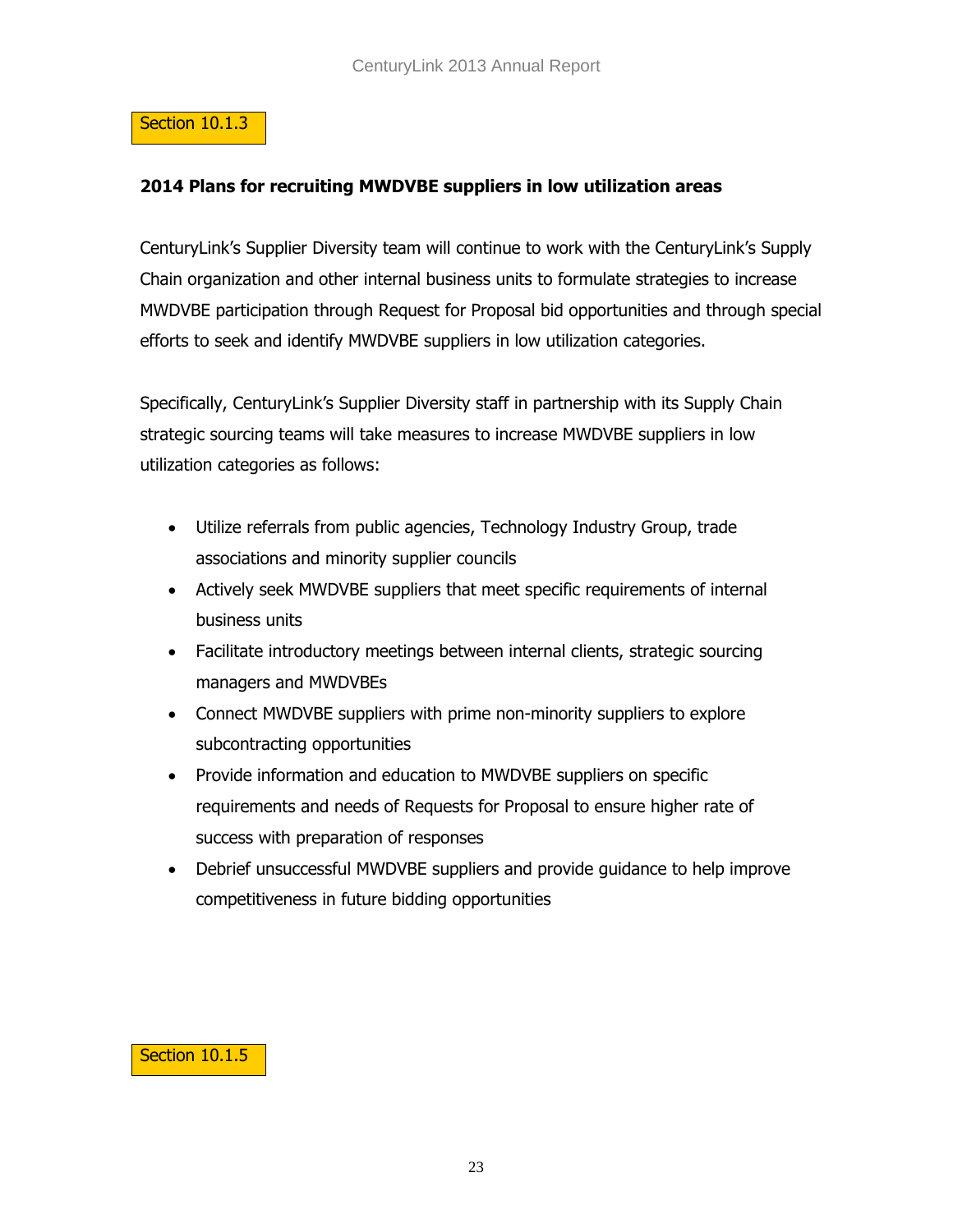# **Plans for Encouraging Prime Contractors to Engage MWDVBE Suppliers in Subcontracts**

CenturyLink plans to continue to encourage prime contractors to subcontract with MWDVBE suppliers and will provide specific goals and targets for prime contractors with spend over \$5M to reach their subcontracting commitment to CenturyLink. CenturyLink's subcontracting plan will be strictly adhered to and monitored through quarterly scorecard meetings with the larger prime contractors and through individual strategic sourcing manager monitoring their assigned prime suppliers.

CenturyLink Supplier Diversity team is also available to assist the supplier with resources and answer questions relative to subcontracting activity.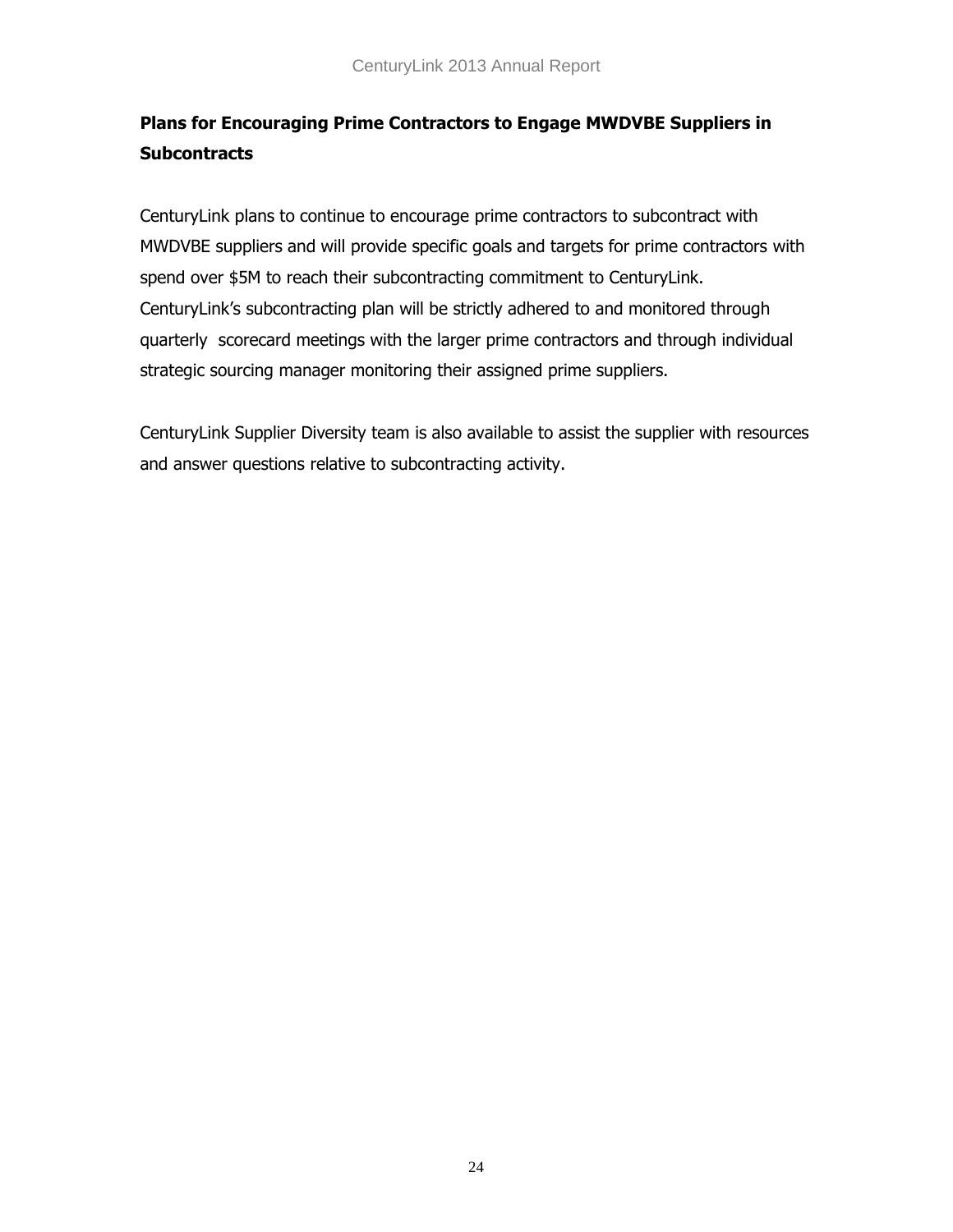

### **Plans for Complying with MWDVBE Program Guidelines**

CenturyLink plans to continue to improve its outreach efforts, and its identification and use of MWDVBE suppliers in California by all the methods described in this Report and Plan.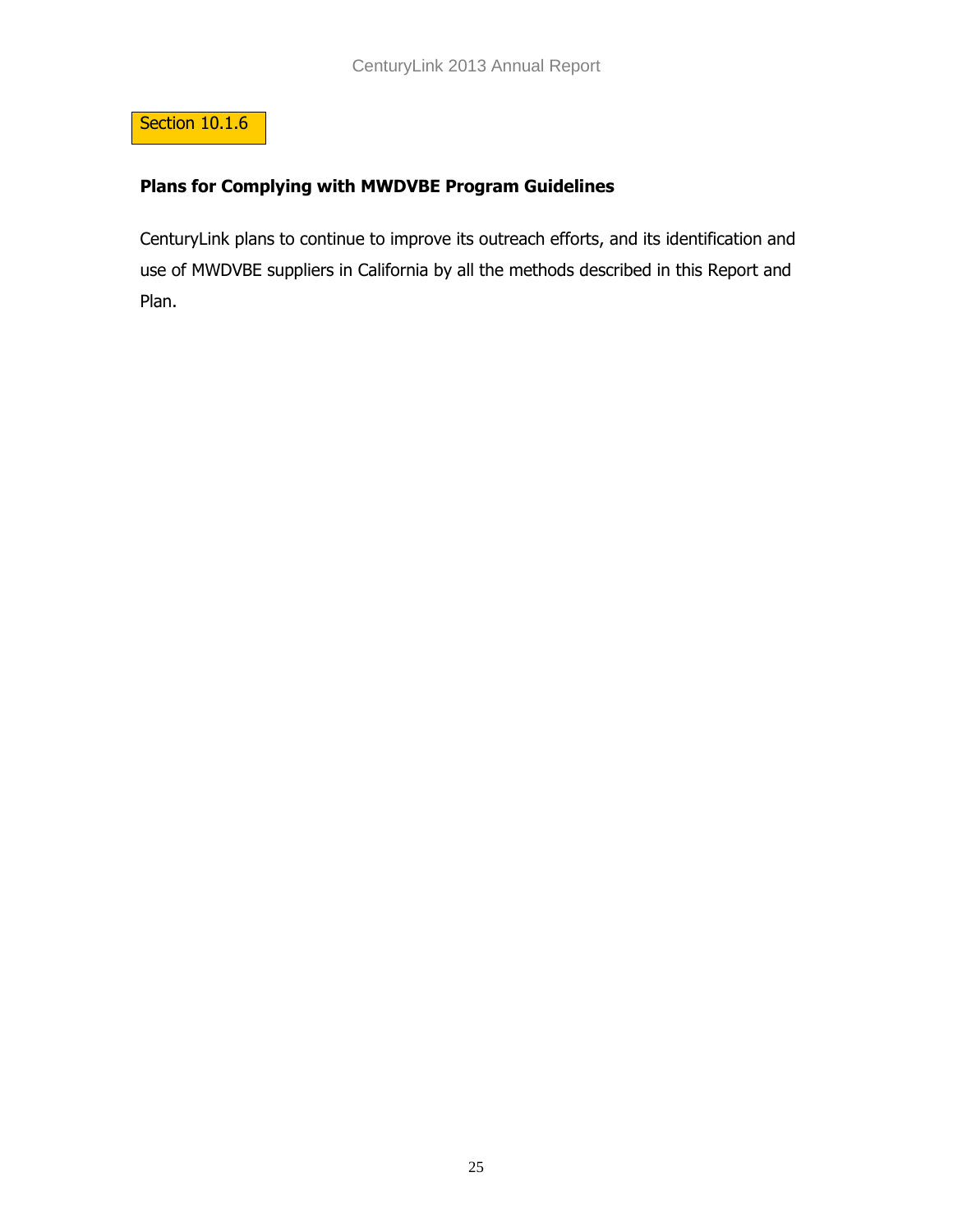Attachment A



CenturyLink Supplier Diversity Program

700 W. Mineral Avenue Littleton, CO 80120

Supplier Name: CenturyLink Product/Services: Telecommunications

CenturyLink (NYSE: CTL) is the third largest telecommunications company in the United States. The company is a global leader in cloud infrastructure and hosted IT solutions for enterprise customers. CenturyLink provides data, voice and managed services to business, government and wholesale customers in local, national and select international markets through our high quality advanced fiber-optic network and multiple data centers. The company also offers advanced entertainment services under the CenturyLink™ Prism™ TV and DIRECTV brands. CenturyLink's customers range from Fortune 500 companies in some of the country's largest cities to families living in rural America. Headquartered in Monroe, La., CenturyLink is an S&P 500 company and is included among the Fortune 500 list of America's largest corporations.

#### CenturyLink Vision

CenturyLink is the premier provider of full-service communications for people at work, at home or on the move. CenturyLink's competency reaches across America, drawing on the spirit of service at the heart of our heritage as we effectively steward our shareowners' investments and provide outstanding service to the customers we serve. As our dedicated professionals move and manage information, we do so with integrity, superior value and advanced products and services, assuming only those tasks we can do exceedingly well.

#### CenturyLink Diversity Steering Committee

CenturyLink has a senior-level Diversity Steering Committee which shapes and drives the company's overall diversity strategy. The committee is led by the CEO, and members of the CEO's senior leadership team serve on the committee. The committee reviews results, approves and provides guidance and feedback to the company's diversity initiatives, including training and education, marketing, hiring, talent development, company culture and employee engagement.

CenturyLink believes that embracing diversity and creating a culture of inclusion makes CenturyLink a better company. By incorporating a variety of viewpoints, insights and perspectives, CenturyLink is a better service provider, a better community partner and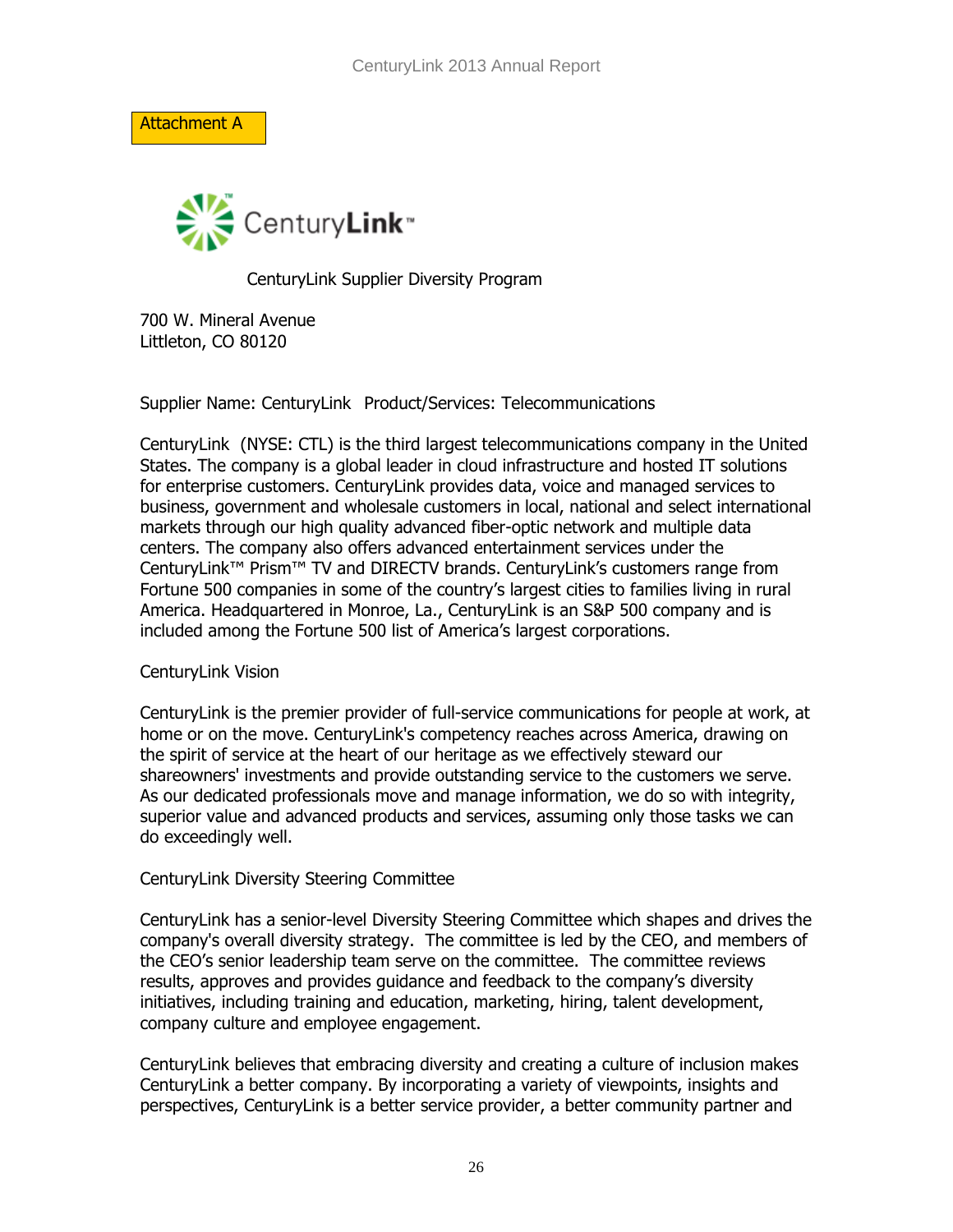better able to serve our diverse employee and customer base. The Diversity Steering Committee plays a key leadership role in bringing this philosophy to life within the culture of the company.

#### CenturyLink Supplier Diversity Vision

The Supplier Diversity Organization is an integral part of CenturyLink's Global Supply Chain. CenturyLink values the unique blend of cultural, social and business expertise, as well as the energy and creativity that diverse suppliers provide, with their total cost solutions.

The primary goal of our Strategic Sourcing and Supply Chain Organization is to develop and maintain strategic relationships with our suppliers that result in the on-time delivery of the highest quality products and services at the best total cost of acquisition to CenturyLink. An important part of the process is contracting with ethnic minority, women, and disabled veteran owned business enterprises (MWDVBE's) that help us achieve the primary goal.

At CenturyLink, creating sustainable supplier diversity participation in our supply chain is critically important. To accomplish this, we have integrated supplier diversity into our strategic sourcing process through measurable goals and objectives and engaged top suppliers company-wide to increase our indirect spending. Additionally, we hold regular meetings with our top prime suppliers, maintain an open door policy with minority suppliers, include MWDVBEs as part of RF processes and maintain an active presence in minority business events and with local minority chambers of commerce.

CenturyLink believes that working with companies owned by minorities, women and disabled veterans is smart business. We believe that we can tap into the drive, energy and creativity of a diverse supplier base that truly reflects the blend of our customer base. We hope that our suppliers help make their communities strong and healthy with new jobs and economic growth, and therefore, our customers and shareholders ultimately benefit.

#### CenturyLink Supplier Diversity Reporting

CenturyLink is proud of its' Supplier Diversity results and we strive to maintain an average of 12-15% spend annually with MWDVBE's.

CenturyLink's Supplier Diversity organization contracts with a 3rd party solutions supplier to provide detailed reporting on all CenturyLink suppliers with spend greater than \$1,000. We annually analyze over 10,000 suppliers for MWDVBE, federal/small business, and state-certified classifications. The resource also provides SIC/NAICS commodity classifications so that CenturyLink can access and track more detailed information of commodity spend. The database information is accessible to all of CenturyLink's strategic sourcing managers in its corporate Supply Chain and Federal Services organizations for research of more than 500,000 certified diverse businesses for potential inclusion in RFPs.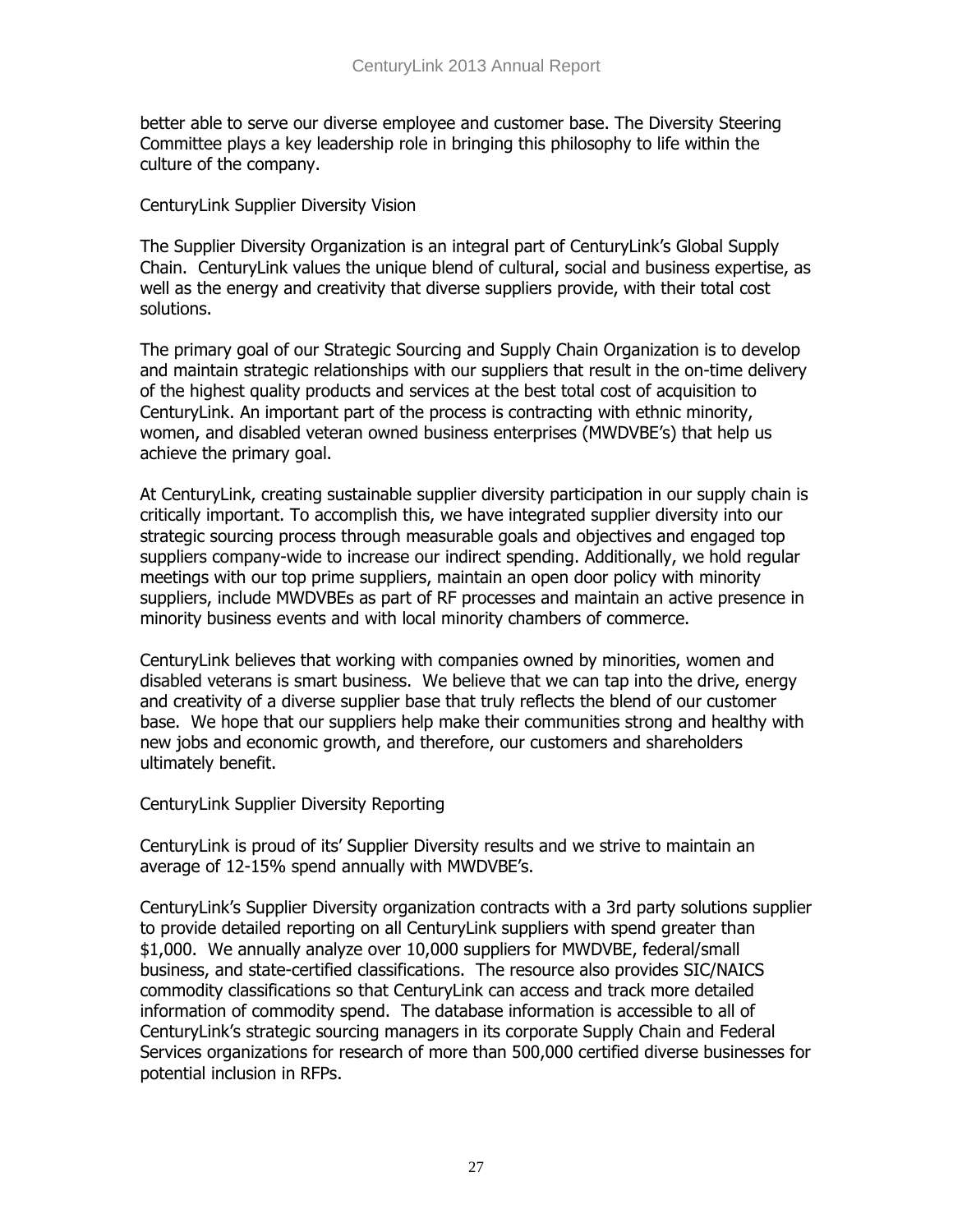In addition, the Supplier Diversity team works with our 3rd party solutions supplier to provide on-line reporting and diverse supplier search capabilities for all CenturyLink direct or prime suppliers, with whom CenturyLink spends greater than \$500,000 annually, to report their MWDBVE subcontracting activities. All prime suppliers with an average yearly spend of \$500,000 are encouraged to have an MWDVBE subcontracting plan as part of their Sourcing contract. CenturyLink currently has its prime suppliers reporting quarterly Tier 2 spend via the online tool.

CenturyLink External Outreach Program

CenturyLink's external outreach program includes active participation in the following national and regional organizations:

- Arizona Hispanic Chamber of Commerce, Phoenix, AZ
- Asian Chamber of Commerce, Denver, CO
- California Black Chamber of Commerce, Los Angeles CA
- Carolinas Minority Supplier Development Council, Charlotte, NC
- Colorado Black Chamber of Commerce
- Colorado Women's Chamber of Commerce
- Denver Hispanic Chamber of Commerce
- Gay/Lesbian Chamber of Commerce, Denver, CO
- Grand Canyon Minority Supplier Development Council, Phoenix, AZ
- Greater Phoenix Black Chamber of Commerce, AZ
- Hispanic Chamber of Commerce of Minnesota
- **Latin American Education Foundation**
- Louisiana Minority Supplier Development Council
- Maryland/D.C. Minority Supplier Development Council
- Mid America Minority Supplier Development Council, Kansas City, MO
- Minority Enterprise and Educational Development
- National Gay and Lesbian Chamber of Commerce
- National Black Chamber of Commerce
- National Council of La Raza
- National Minority Business Development Agency, Washington D.C.
- National Minority Supplier Development Council
- Northern California Minority Supplier Development Council
- Northwest Minority Supplier Development Council, Seattle, WA
- Rocky Mountain Indian Chamber of Commerce, Denver, CO
- Rocky Mountain Minority Supplier Development Council, Denver, CO
- Small Business Administration
- Technology (formerly Telecommunications) Industry Group
- U.S. Hispanic Chamber of Commerce
- Virginia Minority Supplier Development Council, Arlington, VA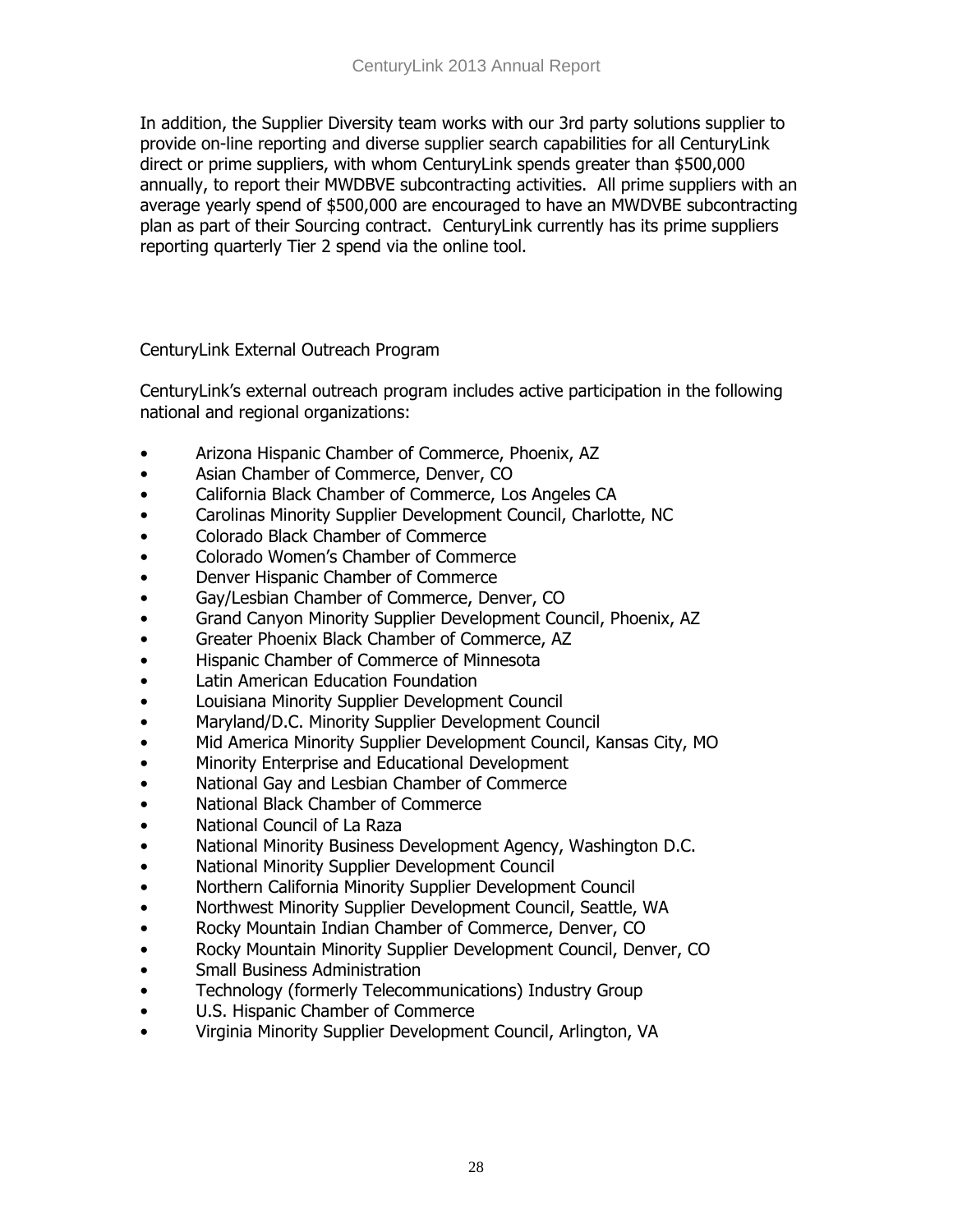CenturyLink Internal Resource Groups

CenturyLink's employee resource groups are responsible for CenturyLink's vibrant diversity culture. Within the corporation, like-minded employees have banded together to support CenturyLink's diversity efforts and provide feedback and direction in several aspects of our business. These internal resource groups have as a goal to participate in community outreach activities on behalf of CenturyLink, and often refer suppliers to CenturyLink. The Resource Groups include:

ABTP – Alliance for Black Telecom Professionals supporting African American employees EAGLE – Resource group supporting Gay and Lesbian employees PAAN – Resource group supporting Asian and Pacific Islander employees CenturyLink FRIENDS – Resource group supporting persons with disabilities Women Empowered– Resource group supporting women employees CenturyLink Veterans – Resource group supporting veteran employees SOMOS – Resource group supporting Hispanic employees

CenturyLink provides each resource group an operating budget, meeting space and an internal website for member communications. Activities of the resource groups are open to all CenturyLink employees and are publicized through the company's employee communication channels.

CenturyLink Recognition in External MWDVBE Community

Over the years, CenturyLink and their subsidiaries have been the recipient of awards from various minority groups and organizations recognizing the efforts that CenturyLink makes in providing supplier diversity opportunities. Recent awards:

- 2013 Hispanic Magazine Best of the Best Top Supplier Diversity
- 2013 Corporate Inductee, AZ Hispanic Chamber Million Dollar Business
- 2012 Regional Minority Business Advocate of the Year, Rocky Mtn MSDC
- 2012 Corporate Inductee, AZ Hispanic Chamber Million Dollar Business